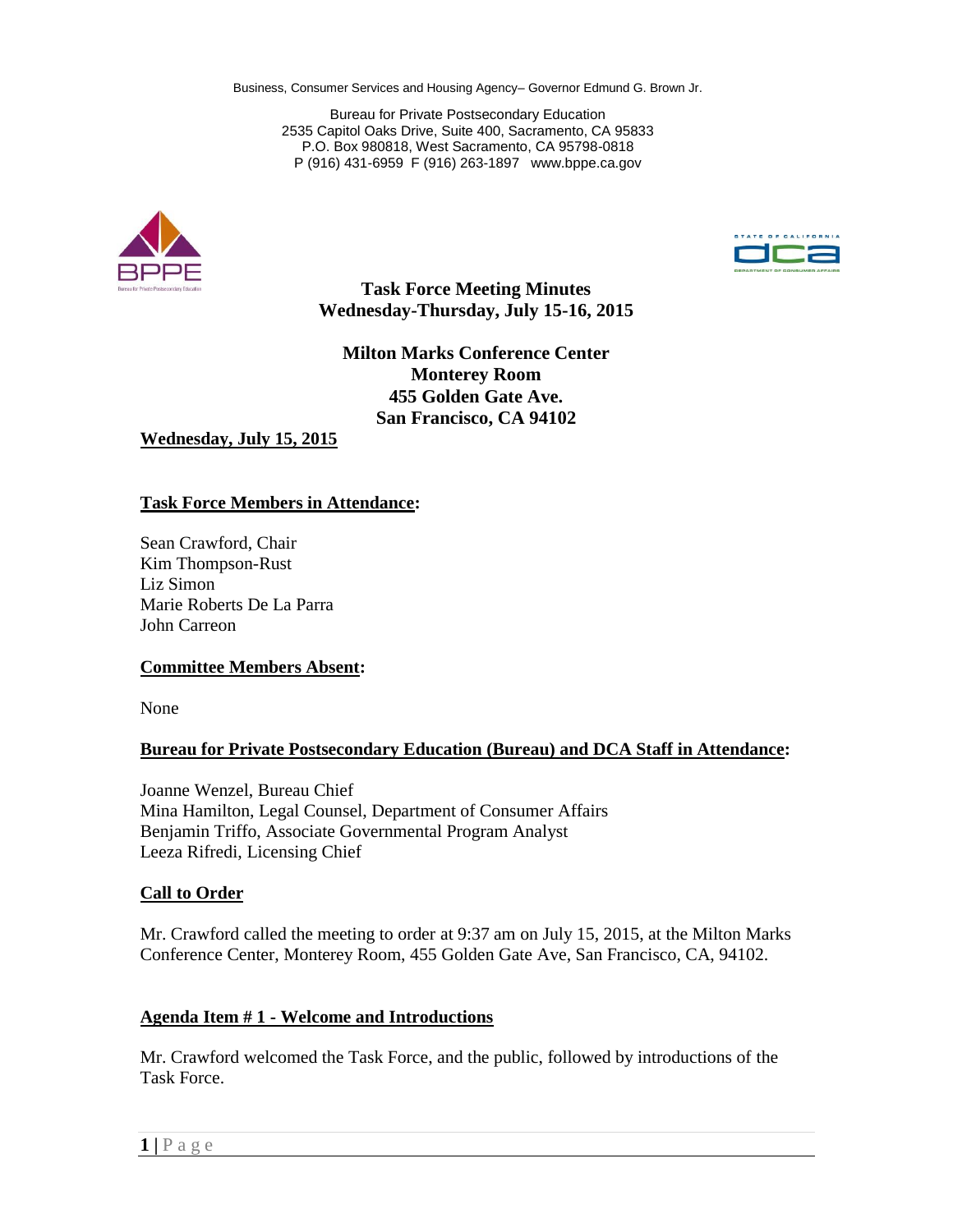# **Agenda Item #2 – Public Comment for Items not on the Agenda**

David Phillips (from Hackbrite Academy) and Camden McAfee voluntarily introduces themselves. No further public comment.

## **Agenda Item #3 – Approval of Minutes- May 11, 2015**

Mr. Carreon moved to approve the minutes, Ms. Simon seconded the motion. (Mr. Carreon: Aye; Ms. Rust: Aye; Ms. Simon: Aye; Mr. Crawford: Aye; Ms. De La Parra: Aye). The motion passed.

## **Agenda Item #4- Guest Speaker**

## **(a). Licensing Process Overview – Leeza Rifredi**

Ms. Rifredi, Bureau Licensing Chief stated that the following information may be found on the Bureau's website. Ms. Rifredi provided an overview of the application process, stating that when the Bureau received an application, it is reviewed for completion (not compliance) within thirty days. If it is not complete, a letter is sent to the applicant.

Once a completed application is on file, it will go to a queue for an analyst review. There is a thorough analytical review, ensuring it meets all Bureau standards. If there are deficiencies, a letter is sent notating all deficiencies, allowing thirty days for a response. Within two weeks of any response, it is reviewed for compliance. If it requires a Quality of Education review, it is sent to an Education Specialist to review curriculum, staff, etc. If the application is still deficient but only has a minor issue, the Education Specialist will reach out to the applicant; if there is a major issue the application will be prepared for denial, followed by a deficiency letter.

Mr. Crawford asked what determines if a Quality of Education review is required. Ms. Rifredi said that it depends on the type of application (e.g. if it has already been reviewed by a different licensing entity, the Bureau will accept their approval).

Ms. Rifredi continued that if deficiencies are corrected it will be moved to approval, if not it will be moved to denial, with the right to appeal.

Mr. Carreon asked if the Quality of Education unit is under Ms. Rifredi. She responded that it is not. Ms. Wenzel noted that the Quality of Education Unit is overseen by Dr. Benjamin Walker.

Mr. Crawford asked about the timeframe for an application in a queue for an analyst. Ms. Rifredi said that with the backlog, it is currently taking approximately six months to a year, but she cannot give an exact time frame. Mr. Carreon asked if this time frame includes Quality of Education. Ms. Rifredi said that it does not; however, both units are hiring more staff to address this. Mr. Carreon asked about the timeframe for appeals. Ms. Rifredi stated that it takes about six months to a year for a hearing date.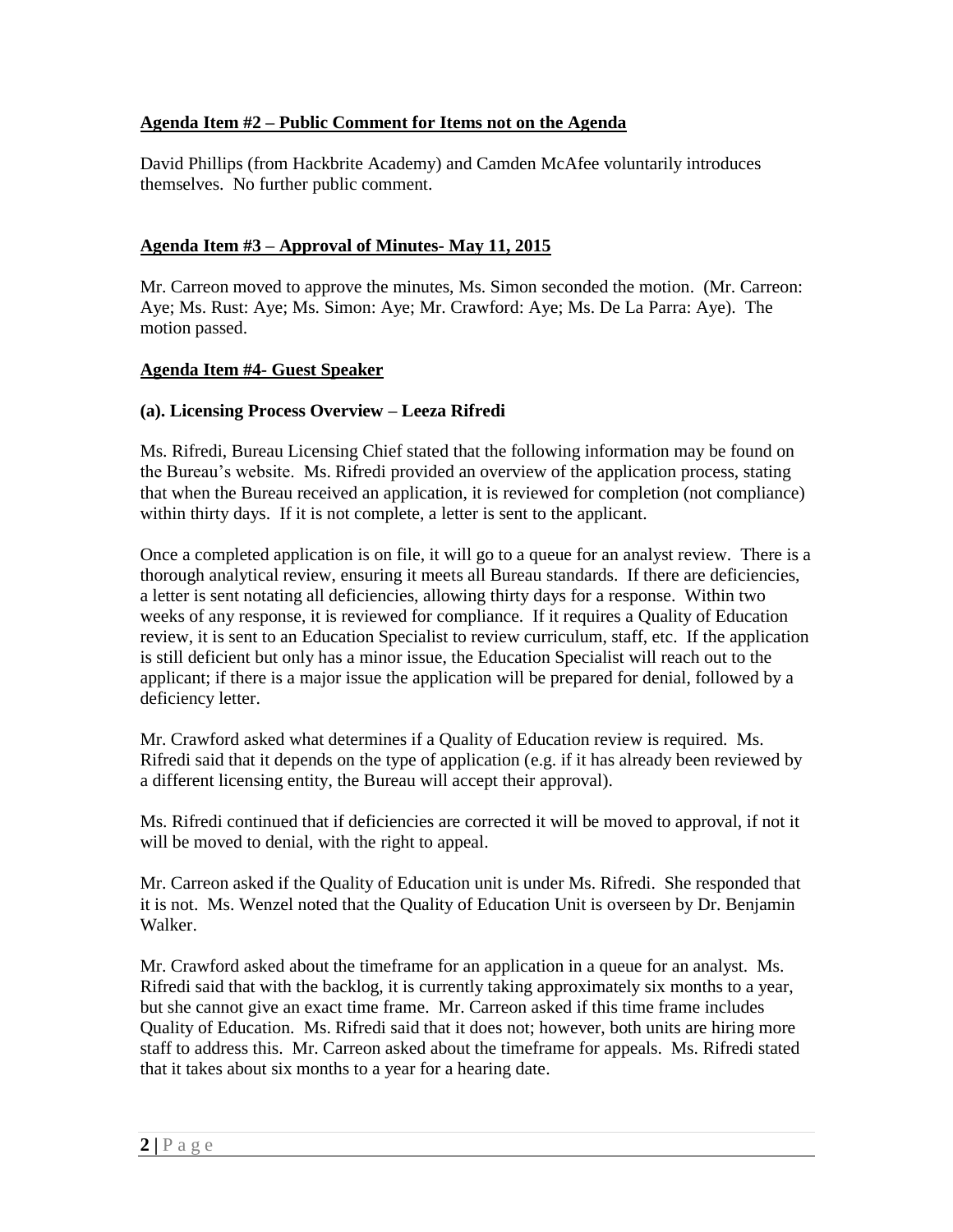Ms. Rifredi next discussed the different changes at an institution that require an application. For example, a Change of Educational Objectives (adding of a program), requires an application if the program is unrelated to what is already approved for the school. In the Information Technology field, it will more than likely be a non-substantive change.

Mr. Carreon asked about the timeframe for opening a new branch. Ms. Rifredi stated that it typically takes thirty days, depending on the quality of the application. The only types of changes that take longer are applications for Change of Educational Objective, and Change of Educational Delivery, which are handled by Quality of Education.

Mr. Carreon asked if there is a threshold change in a program that determines if it needs to be reviewed by Quality of Education. Ms. Rifredi stated that the regulations do not have a threshold; it's a case by case basis. Ms. Wenzel stated that it comes down to when does a program cease being that program, and becomes something else.

Mr. Crawford asked if there is a backlog for substantive changes. Ms. Rifredi stated that there is not.

Ms. Simon asked for confirmation that new related programs are considered non-substantive changes. Ms. Rifredi confirmed.

Ms. De La Parra asked if the appeals backlog has always been this high. Ms. Rifredi stated that it used to be higher, and has actually been decreasing. Ms. Wenzel stated that it is out of the Bureau's control, and that the Attorney General's office sets the court dates.

Mr. Carreon asked if a denied school can reapply for Bureau approval. Ms. Rifredi stated that there are no restrictions.

Mr. Crawford asked if the exact figures for the appeals backlog are known. Ms. Rifredi stated that she is working on a spreadsheet right now, and it should be available by next month.

Mr. Crawford asked if there has been a trend in new applications. Ms. Rifredi said that it staggers, but currently it is down.

Mr. Carreon asked for information regarding Quality of Education, and the application backlog. Ms. Rifredi stated that there is a little bit of a backlog, probably in the six month to a year range, but there is a sizeable staff addition that is currently going through training. She anticipates that the time frame should be going down in the near future.

Mr. Crawford asked if there is a public outreach to let institutions know that they need to be approved or licensed. Ms. Wenzel stated that when it is brought to the Bureau's attention, a letter is sent out stating to stop operation, and to become approved. Mr. Carreon followed up by asking if there is a proactive approach that the Bureau takes part in. Ms. Wenzel stated that there are individuals in the Enforcement Unit who look for these institutions, field complaints, etc. Mr. Carreon asked how many of these schools are out there. Ms. Wenzel informed him that there is no way to tell, but there are many. Ms. Rifredi followed up with saying that there is a website, calgold.ca.gov, which shows what requirements are needed to operate a business in the respective city or county. Mr. Crawford asked how someone who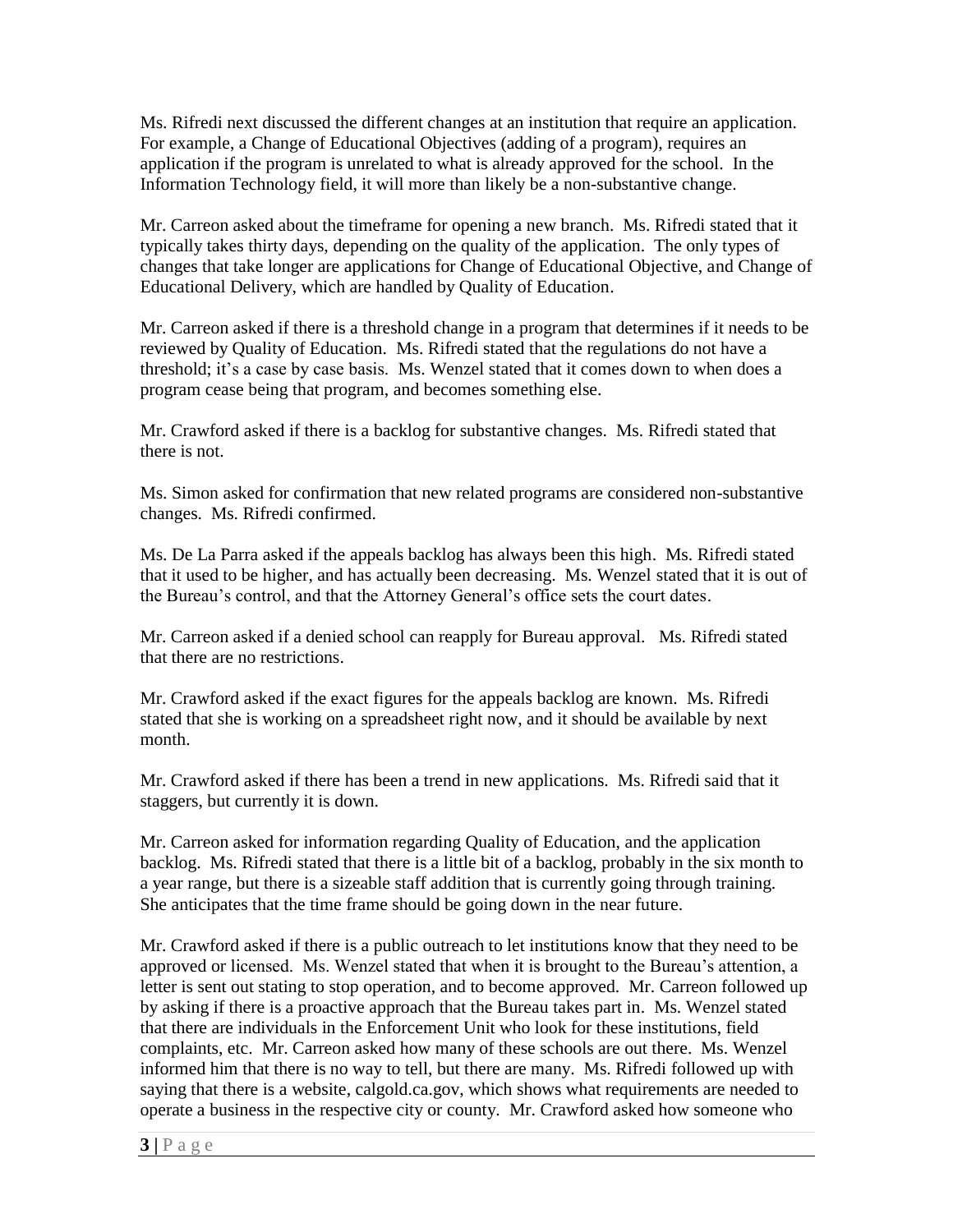one day decides to open a school would know to contact the Bureau. Ms. Rifredi stated that she is not sure. Mr. Crawford requested a copy of the contact letter for schools operating unapproved. Ms. De La Parra asked if there is a list of schools who have not responded to these letters. Ms. Wenzel said that it is with Enforcement, and the citations that are sent out. There were no further questions for Ms. Rifredi.

Mr. Crawford asked for any public comment. David Phillips of Hackbrite Academy asked to confirm the process of application for Bureau approval. Ms. Wenzel went through the process that Ms. Rifredi had described. Mr. Phillips asked how other states have dealt with coding schools. Ms. Simon stated that in New York there is an interim approval (not full) of twelve months, with a potential six month extension. Mr. Carreon stated that Enforcement in New York is abysmal compared to California, and that the Bureau is much more organized. Mr. Phillips stated that they appreciate the help in the application process. Mr. Carreon stated to look at the July 30, 2015 Department of Education meeting on Financial Aid for non-traditional institutions. There were no further public comments.

Mr. Simon asked if there can be a few more minutes spent on Quality of Education process. Mr. Crawford asked for a fifteen minute break; planned to reconvene at 10:45 am.

The meeting reconvened at 10:53 am.

Ms. Rifredi returned for comment on the Quality of Education Unit. She stated that the Unit looks first at admission requirements, and then it looks at enrollment projected for the first three years, and how that number was calculated. The Unit also looks at descriptions of each program, and the courses associated with each. If the institution offers distance education, the Unit asks to be provided with access to the education platform. She noted that the Education Specialist will also want to see how the assignments are graded. The Education Specialist will review the skills and competencies that the students will have at the end of the program, and how that is measured. The Unit will also review if there are any general education requirements for graduation. Regarding faculty, the Unit will want to know how many faculty members will be needed to support the program, and the faculty's experience (could be degree, experience, and skills). The Unit wants the faculty to have a diverse background, i.e. not all graduated from the same institution. The institution will need to explain how the faculty will participate in the school (research, office hours, etc.). Finally, Ms. Rifredi stated that the Unit will review the facility and equipment available for students, the learning environment, the job outlook, and the institutional plans to maintain data on graduates employed in the field.

Ms. Wenzel stated that often Education Specialists find that curriculum is plagiarized from other institutions.

Ms. Simon noted that she has observed that Education Specialists view programs as a larger piece of a puzzle, versus standalone programs that are broken down to levels of completion. Mr. Carreon added that this is addressed in the definitions that he and Ms. Simon drafted.

Ms. Simon asked about the best way to demonstrate experience for faculty in new technologies. Ms. Rifredi stated that resumes are great, and that the institution can explain to the Bureau how the faculty meets the requirements. Ms. Wenzel noted that continuing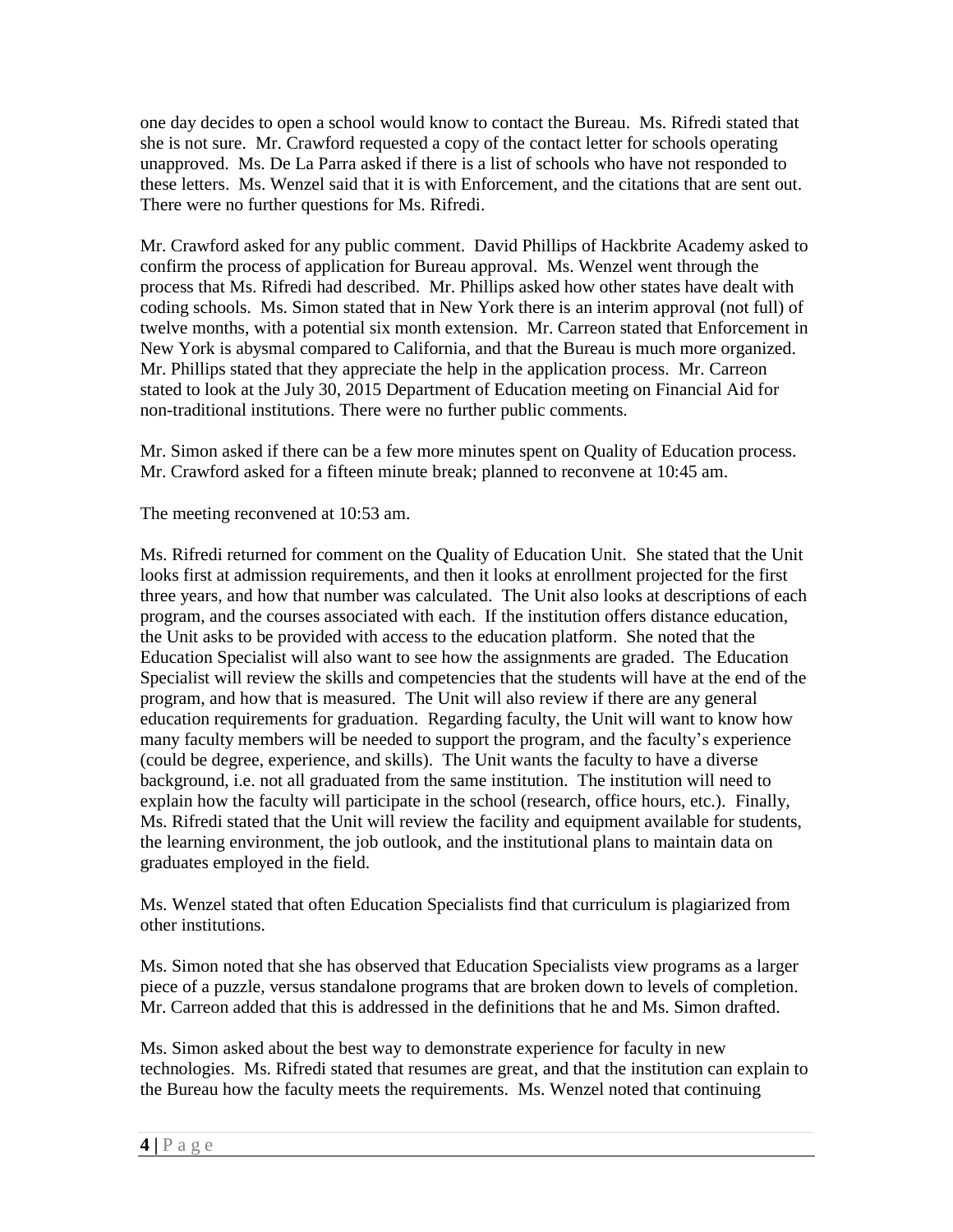education of faculty is reviewed by the Compliance Unit. There were no further questions for Ms. Rifredi.

## **Agenda Item #10 – Discuss Task Force Report Mandated by California Education Code (CEC) section 94880.1**

**(a). Definition of Key Terms Used in CEC 94880.1 (including but not limited to "innovative subject matters" and "high demand technology fields")**

Mr. Crawford asked to move Agenda Item 10a to Wednesday.

Mr. Carreon stated that these definitions were constructed with the idea of having a candidacy process for high technology institutions. Mr. Carreon then went through the provided document. The intent was to be narrow, but not to limit the Task Force.

Ms. Simon noted that Mr. Carreon did a great job describing the document, and that she is open to discussion on items that were not included.

Ms. Rust asked the intent of programs only being pass/fail. Mr. Carreon responded that there are not checkpoints, and that instructors work hands on with the students on their projects, and that they are focused on keeping the students up to speed. He also noted that program length also makes it difficult to have the program on a 4.0 scale.

Mr. Crawford noted that the term non-accredited short term program needs to have a distinction from non-accredited institution. He also recommended adding non-credit bearing to the definition, due to potential confusion on students thinking they can transfer credits. Ms. Wenzel clarified that Mr. Carreon is recommending that this statement should be included in the definition. Mr. Carreon recommended use of the phrase "Typically noncredit bearing."

It was recommended to change the title to Description, versus Definition.

Ms. De La Parra asked if there can be definitions for the soft skills that students learn during these programs. Ms. Simon noted that these skills will often come from employers.

Ms. Wenzel sought clarification on whether the Program Advisory Committee would be a Bureau entity. Mr. Carreon stated that it is not intended to be that way. Ms. Simon added that "Stand Alone" should be added to "Short Term". Mr. Crawford also made a recommendation that the description may need to include some language addressing the constantly evolving, and rapidly changing nature of the industry. Ms. Rust asked if Highly Skilled Employment is only being described in terms of software. Mr. Carreon stated that it pertains to being computer driven, and he gave examples of Data Management and Data Analysis. Ms. Wenzel brought up the Task Force Report Format and that the Definitions seem to fit in with the format.

The Task Force asked for Public Comment, Camden McAfee noted that he appreciated the conversation, and asked how he can present prepared documents in a formal manner. Mr. Crawford stated that there will be opportunity at the Advisory Committee meeting.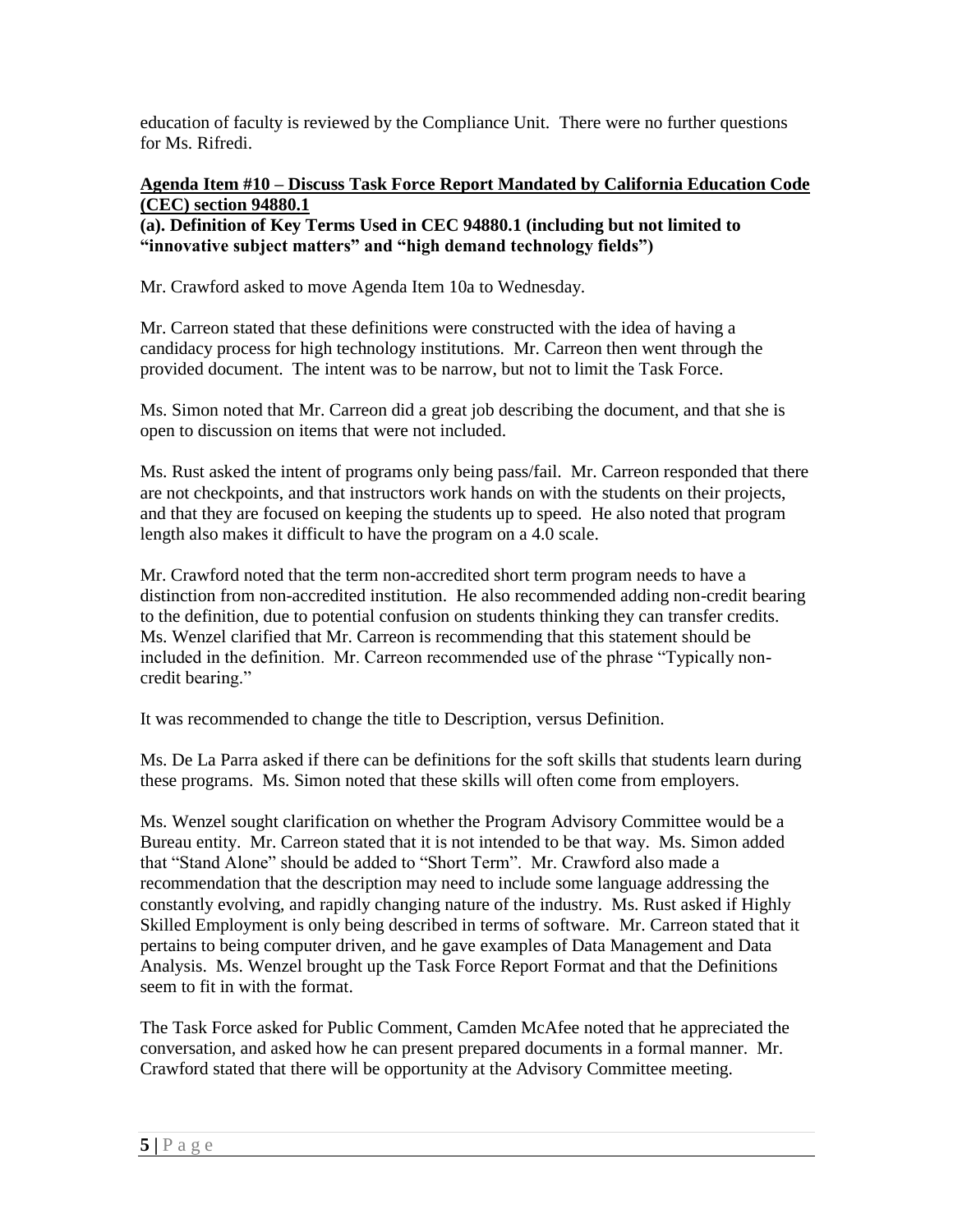Ms. Rust noted that team/collaborative skill development be added to the definition. Also recommended that exclusive of textbooks, and pass/fail should be removed. Ms. Simon noted that textbooks may be used, but pass/fail is used across the board in the industry.

Mr. Carreon suggests that the Program Advisory Committee be used as a proxy for the Quality of Education Unit, to improve speed to market.

# **Agenda Item #5 – Institution Representatives Panel – Keeping Students on the Cutting Edge of Technology**

Meeting resumed from lunch at 1:03 pm.

Scott Zaloom of General Assembly and Jon Stowe of Dev Bootcamp addressed the Task Force. Mr. Stowe gave a brief statement on his background, as well as the history of Dev Bootcamp. Scott Zaloom provided an overview of his background, and his involvement with General Assembly.

After giving a brief history of General Assembly, Mr. Zaloom added that they offer part time programs (twice a week), and immersive programs (10-12 weeks long), the later which is designed for individuals who wish to change careers. He went on to note that they also provide resume building, interview preparation, and how to work with teams as a product manager. He stated General Assembly not only teaches technical skills but also skills to find work, and brings potential employers to the students. They have an education team that works with employers to see what skills are needed to succeed within certain fields.

Mr. Crawford started questions by giving an overview of the Task Force. He then asked how the institutions track what happens with graduates, and how they use marketing to reach potential students.

Mr. Stowe stated that until this year there was no marketing for their program, and noted that leading up to graduation they do mock interviews, develop resumes, create LinkedIn profiles, post their work for potential employers to view, and use a system called DevConnect, which matches graduates with employers in their employer network. There is no cost for employers to participate. They then meet with graduates to see how the job search is going, and work with Kaplan for verification of employment.

Mr. Zaloom stated that General Assembly uses in class outcomes curriculum to prepare students for employment. Students are also partnered with a career coach to help guide them. This is their main means of tracking where students are in the job search process, where they are applying, etc. They also have a program called General Assembly Profiles where they can post work they have done, skills, etc. and potential employers can view this information. They have also started using Task Management systems that students can use to track their job search, and that career coaches can use to stay in touch with the students. Two weeks after completion of the program, they have a "meet and hire" where employers come in; it is held in a science fair format. Graduates are invited back to various events until they are employed.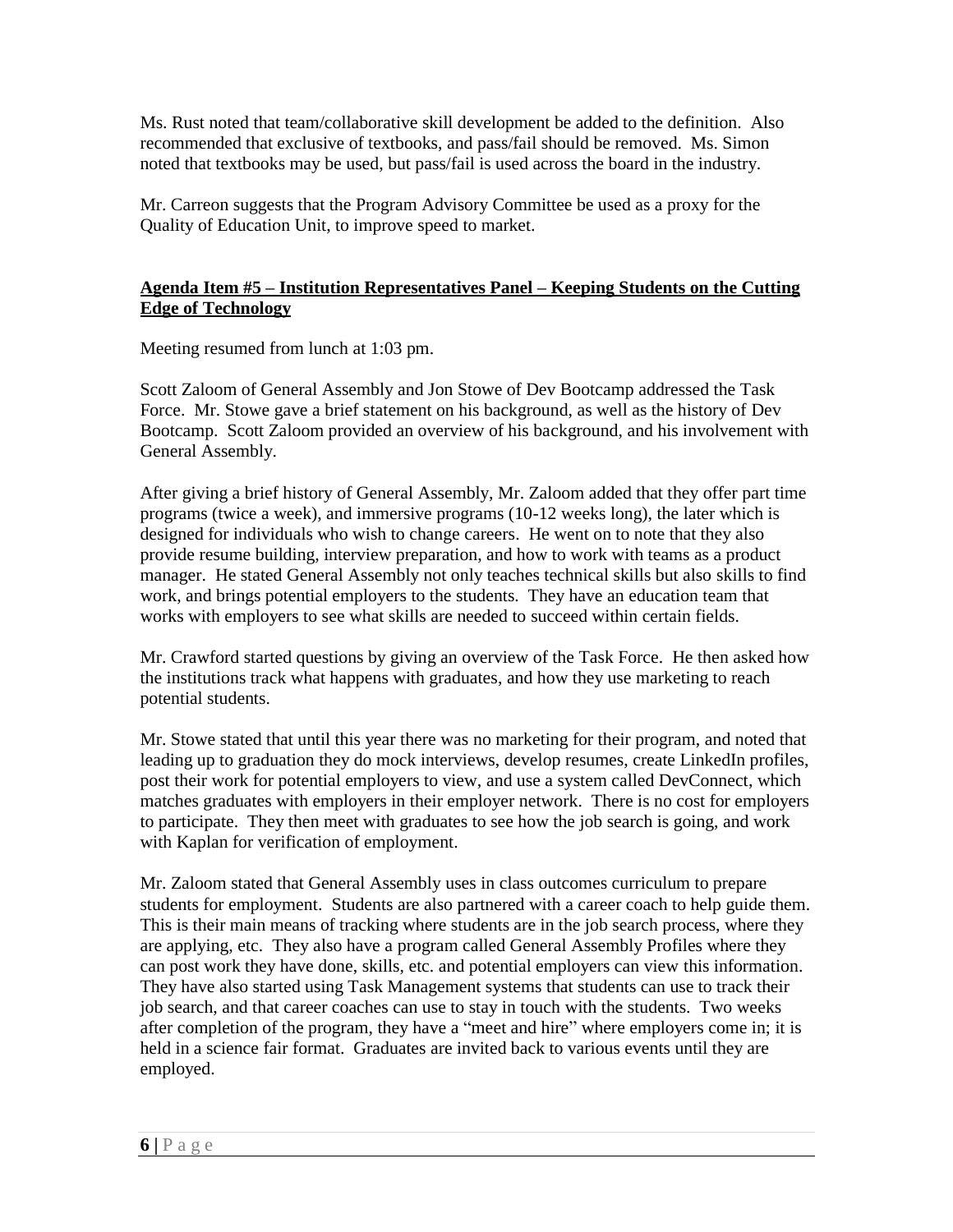Ms. De La Parra asked if Dev Bootcamp uses the term "cohort" in regards to students, employers, or both. Mr. Stowe stated that it is just for students, and it is used to describe students who have gone through Phase Zero of the program together (first nine weeks that are online), and then come in the door together as a group.

Mr. Stowe stated that they have worked to create a more inclusive culture for women and people of color. This allows for students who do not have the means to get involved in a Computer Science program to get involved in the industry, and the new economy. Someone who is going through the program and may be struggling can repeat with the next cohort for free, and be considered the expert. Ms. De La Parra asked about the number of students who need to repeat. Mr. Stowe said that in a group of twenty-six to twenty-eight or so cohorts, there are two or three students who repeat, and another two to three who are suggested to repeat. Mr. Crawford asked if this is faculty recommended. Mr. Stowe stated that it is a collective decision.

Ms. De La Parra asked Mr. Zaloom if students typically gain employment during the program, or post-program. He responded that 99% of students find work within 180 days. They will never stop working with students, as long as they are putting in the work. Students are advised to come back if they want to change jobs, or can transfer to a different General Assembly location to find work in a different market. Mr. Zaloom stated that every now and then the top students find employment during the program, but choose to finish. Ms. De La Parra asked about the effectiveness of the LinkedIn profile. Mr. Zaloom stated that he doesn't have exact statistics, but one of General Assembly's goals is to make the recruitment process as simple as possible for employers.

Ms. De La Parra asked both panelists what the percentage of women, and people of color partake in the program. Mr. Zaloom stated General Assembly has a program that allows scholarships for people of color, women, and veterans, and General Assembly helps students obtain employment. Mr. Stowe stated that industry average is below 20%, and that currently in San Francisco Dev Bootcamp is at 28%. They want to create a welcoming culture, and focus on diversity initiatives. They provided \$500 thousand in scholarships to women, and people of color, which came to two people per cohort. They want to focus on perception of what a computer coder is, and make it so anyone can see themselves as a computer coder, and the opportunity it can present.

Ms. Wenzel asked if in the White House's Tech Hire Initiative there is a desire to increase the representation of women, and people of color in the tech industry; and if there is a benchmark. Mr. Stowe stated that their goal is equal representation. Ms. Simon said that it was a broad statement, not an exact number. Mr. Stowe also stated that when working with the White House that they also worked with Fortune Top 100 companies and that they have been told that there is a 15% workforce shortage and that translates to about half a million jobs. There will be a large piece of the workforce retiring in the next ten years (75-80%), which will lead to many more opportunities. The issue is that there is an under-skilled workforce, and determining how can they fill the deficit overtime. Ms. Simon noted that the White House has focused on these models, due to the low barrier of entry for these skills. Mr. Zaloom stated that the ability to transition your career in such a short amount of time is what makes it so attractive.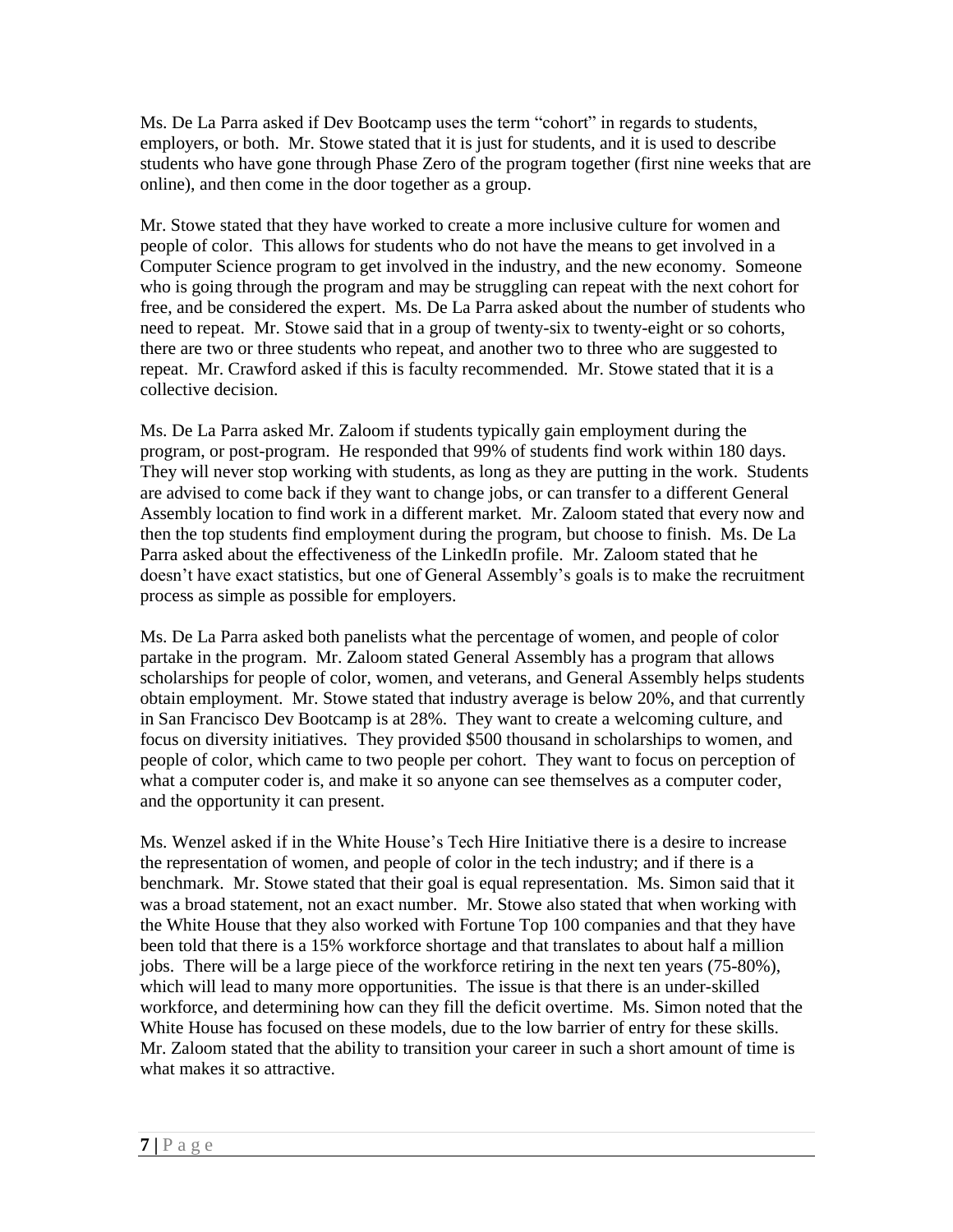Ms. Wenzel asked what the admissions criteria is for these institutions. Mr. Zaloom stated that the program is designed for beginners, but you need the grit, and initial interest in the program. After turning in an application a prospective student will meet with an admissions representative to go through logistics to ensure the student has the time and resources to complete the program. There is then a coding exercise, followed up by two interviews. The first is with an admissions representative for a fit test (does this person work well in groups, are they here for the right reasons) and then an interview with an instructor to go over the coding exercise. Ms. Rust asked if there is delayed payment until employed, both panelists responded no.

Mr. Crawford asked if the program is divided to different segments (online, on campus). Mr. Zaloom stated that there is online pre-work that students need to complete, and there are TA (Teacher's Assistant) sessions for struggling students. Once they have entered the program it is purely in person education. For every twenty students they bring in two individuals to assist with homework after the instructor has left. Mr. Stowe stated that Dev Bootcamp is fairly similar, and noted that the admitted to applied ratio is currently around 34%. The preparation program is 15-25 hours per week for approximately nine weeks (about 180 hours). When the program starts, it is 9 am to 6 pm, five days a week. On evenings and weekends, they hire recent graduates to come in and coach.

Mr. Carreon asked if the "soft skills" are incorporated during the day, or at different times. Mr. Stowe stated that it usually takes place in Phase Zero, and during the evenings as a group discussion. He also noted that yoga is required during Phase One (one session per week), however it is optional the rest of the program. Mr. Zaloom said soft skills are introduced in Phase One. Career coaches come in once a week and work with students on these skills. Students are also required to have three one on ones with their career coach, as well as their instructors.

Ms. De La Parra referenced a Federal Reserve Document called "The Color of Wealth," and noted that underserved communities often have citizens who lack interpersonal skills, and technology access that is needed for these programs. Ms. Simon noted that General Assembly receives funding for scholarships for students who fall into both of those categories. General Assembly partners with community groups to help source these types of students. They are also working with nonprofits to create a bridge program for students who don't meet admissions criteria.

Mr. Crawford asked how many different programs a prospective student has to select from. Mr. Stowe stated they just have Web Development, and that they view it as a foundational piece of many different career paths. Mr. Zaloom explained that there are multiple programs at General Assembly, depending on student interest.

Ms. Wenzel asked both panelists if there are any students who have asked, "I wish I would have known this before I started," and what is the "this"? Mr. Zaloom answered that most of the time the "this" is the intensity. Students hit a "week six" period where students can't see a light at the end of the tunnel, and that General Assembly provides a support structure accordingly. Mr. Stowe agrees with the previous statement, and that they provide support for students so that they can take care of themselves. Dev Bootcamp focuses on the super ego, and opening yourself to learn new things, and what are the things holding you back from learning. Students may feel overwhelmed in their first job interview, and the questions they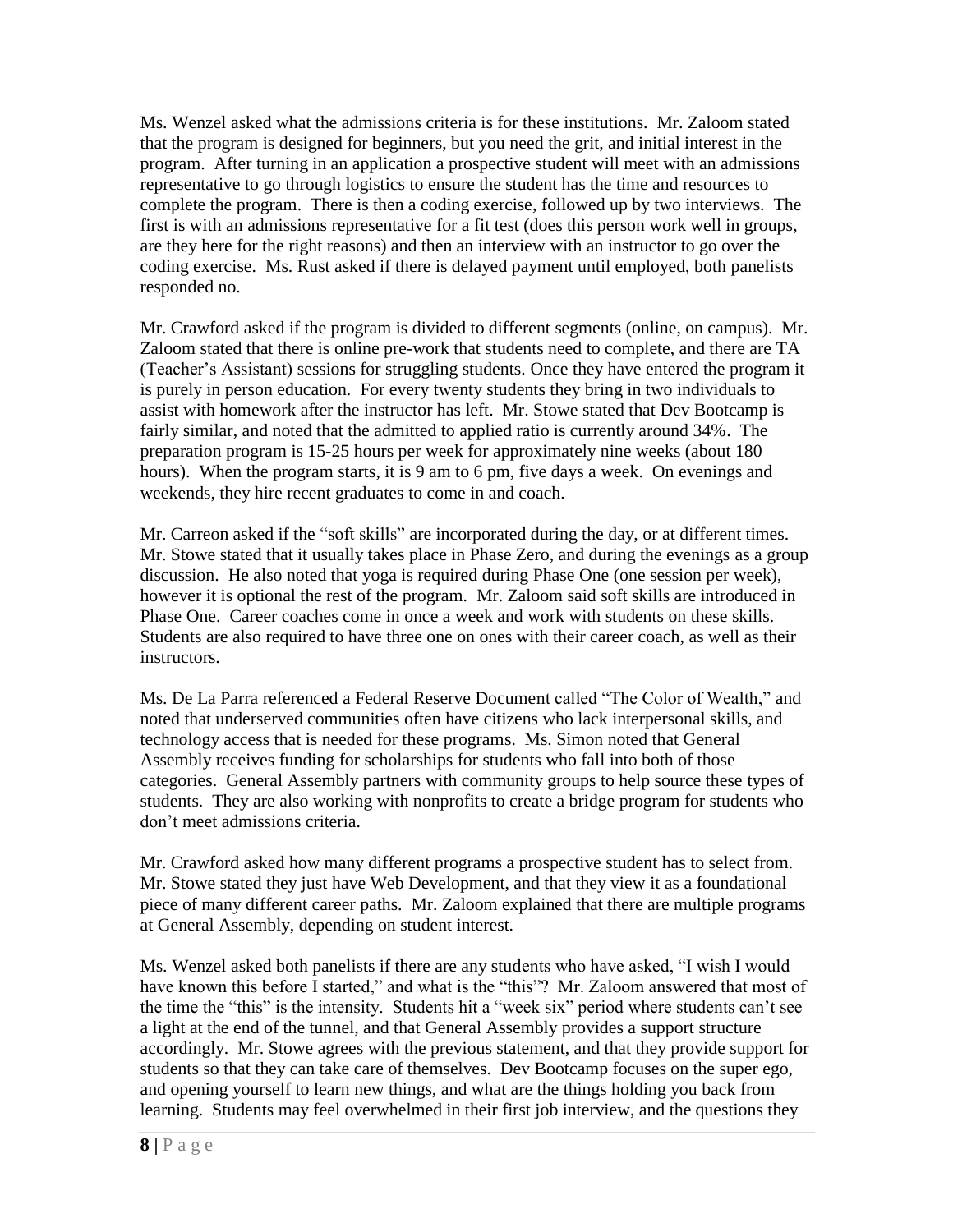are asked about their code. As much as Dev Bootcamp prepares them, it is often difficult for students to think of themselves as a developer. Mr. Zaloom stated that these moments can often be positive, and not just negative. Students love that they work with employers, and the community driven education environment.

Ms. Wenzel asked if it is common for bootcamps to teach in this style, where they change the way that students learn. Mr. Zaloom stated that it is taught that failure does happen, and it is acceptable. They need to break the mindset of failure.

Ms. De La Parra noted that she is impressed that both organizations focus on health, and mental wellbeing.

Ms. Rust asked if pre-work is an admissions requirement, and if it is given prior to enrollment. Both institutions stated that students are admitted to the program then assigned the pre-work. If the pre-work is not completed by day one there can be a partial refund. They can also defer enrollment. She also asked what kind of feedback they have received from employers. Mr. Zaloom stated that most of the soft skills have come from the employers, as well as the curriculum. Mr. Stowe said the feedback they receive is focused around diversity, and having graduates bring that culture. They also receive requests for return-ships for their employees. It can also be as simple as more java script for example.

Mr. Carreon asked for the panelists to describe who is selected to be faculty. Mr. Zaloom said that instructors go through a similar process as the students and are asked why they want to teach, and must provide a sample lecture. Most prospective faculty are freelance developers, or on sabbatical from work. They then go through 2-3 weeks with their coaches to learn fundamental teaching skills. Mr. Stowe informed the Task Force that out of the 11 instructors that they have in San Francisco only two were former teachers, but 9 hold Computer Science degrees. Due to technologies changing so fast, a degree in the area is viewed as a secondary item. Mr. Zaloom also stated that they have a similar screening process as General Assembly. The ideal teacher has been in the field at least three years, worked for a few companies, and knows modern software. Ms. Simon stated that they ask their instructors to take one quarter off a year, potentially going back to the workforce, work with General Assembly's engineering team, in curriculum development, etc. Mr. Stowe stated that Dev Bootcamp does the same thing, and that time off is paid.

Ms. De La Parra asked if the schools initially had to reach out to employers, or if they were drawn to the quality of graduates. Mr. Stowe said that their founder originally reached out to friends he knew at companies, but now they are much more proactive around this area. Mr. Zaloom stated that they have a similar structure; they balance proactive, and reactive. He also noted that there is an educational component with employers as well, in regards to how to hire their graduates, and what skill levels to expect.

Ms. Rust followed up by asking if there has been a change in employment with the growth of the schools. Mr. Stowe stated that there has been a change, especially in the last year.

Mr. Carreon asked for each company to describe how they give back to the community. Ms. Simon stated that they focus on the opportunity scholarship fund (scholarship participants are required to give back to the community-mentorship capacity, build a website for a nonprofit); actively creating opportunities for alumni to give back to the public sector; and reaching out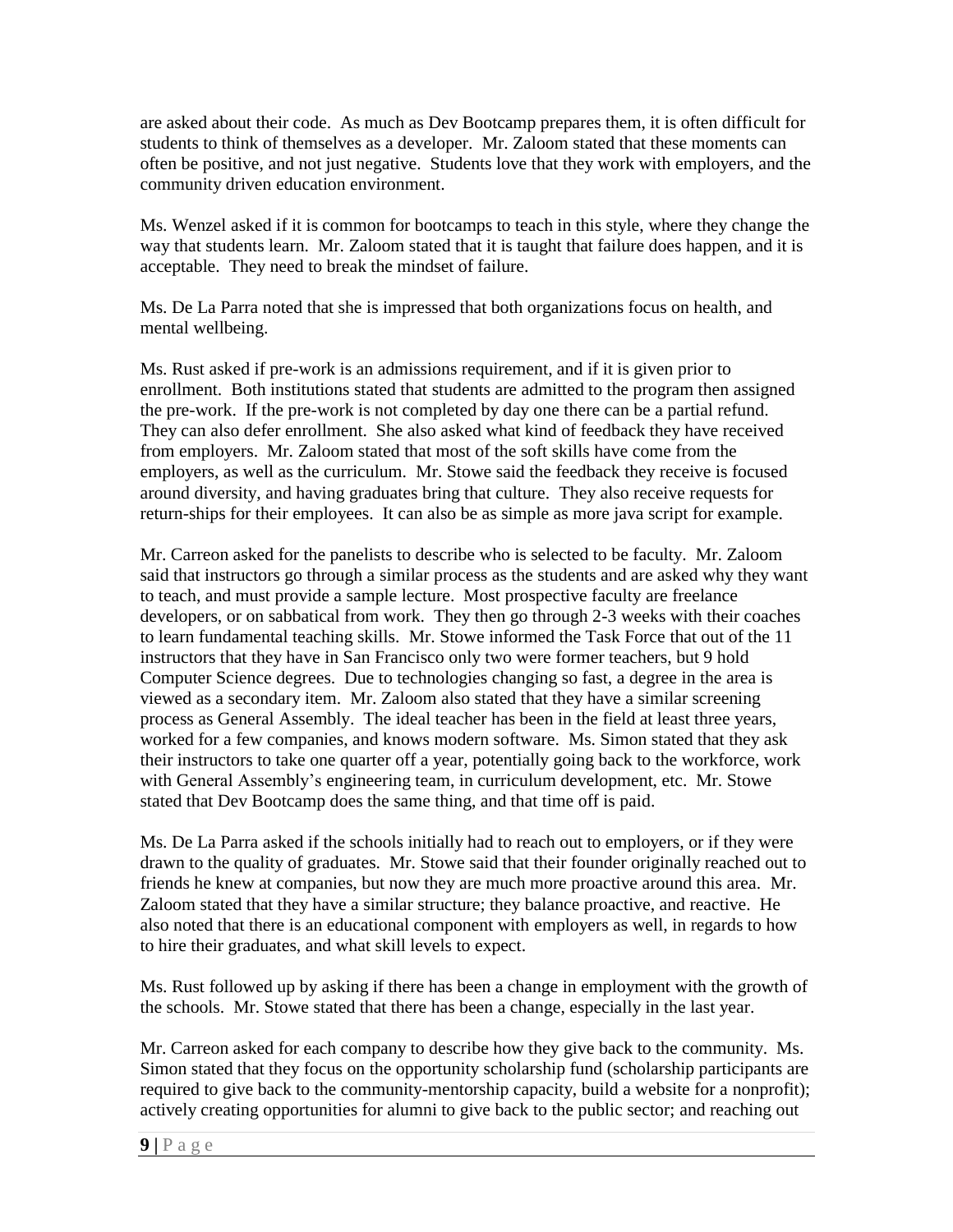to populations outside of their metro areas. Mr. Stowe stated that they are just beginning to understand how they can broaden their reach, but in particular they work with Yes We Code, Girl Develop It. They are focusing on finding ways to help these programs continue success.

Mr. Crawford asked about formal feedback from students who fall out of the program, and students who do graduate, if they receive feedback when students get jobs, and the wages that they make. Mr. Zaloom said that at General Assembly, at the end of each day students fill out exit tickets that discuss what they learned that day, and how things are in the classroom. Twice during the program they provide formal feedback. If students are being counseled out, they will have an exit interview. Graduates receive a "Yes I got a job" survey that details wage, hours, etc. They also do a 100 day follow up to see if students still view General Assembly the same way they did when they graduated. Once they have the data they aggregate it across campuses, cohort to cohort, etc. The exit tickets are used by the course provider to make quick adjustments in the classroom.

Mr. Stowe stated that their process is similar; however their feedback is received through a tool called the Feedbackinator in Phase Zero. Overtime all of this data creates a heat map, so they can see who is going to struggle by the time they enter Phase One, so instructors can know this up front and it can be addressed immediately. Once they are on campus, feedback is gathered weekly and the staff sits down and reviews it. There is an escalation path based on the feedback: practitioner to the campus director, who will meet with the student. If students leave the program, they still follow up with them. Upon graduation they ask if the student will recommend the program to others; this is done at graduation, and seven weeks after.

Ms. Wenzel asked what the attrition rate is. Mr. Stowe stated that if you make it through Phase Zero the completion rate is 95-97%, but Phase Zero attrition is 15-20%. Mr. Zaloom noted that in a cohort of twenty to twenty five you will typically see 1-2 students not make it through the entire program.

Ms. Wenzel asked how this is presented to the students upfront. Mr. Stowe explained that the degree of difficulty is presented to the student, and that maybe a more gradual onramp will be necessary for the student. They ensure that students are told that this is something that they can try. Mr. Zaloom said that they present the students with a code of conduct and graduation requirements on day one. That way if the student doesn't think that they can meet these requirements, they can be counseled out. Mr. Stowe said that Dev Bootcamp has similar documents. Ms. Wenzel inquired further on how students are prepared. Mr. Stowe stated that during Phase Zero, students have in depth conversations with coaches and faculty to discuss the expectations of the program.

Ms. De La Parra asked if data is collected on why students leave the program. Mr. Stowe stated that they do collect this data.

Mr. Crawford asked what is provided to a student who graduates. General Assembly issues a letter of completion (not an actual certificate); Dev Bootcamp issues a set of dog tags and a letter of completion that can be provided to someone who requests it.

Ms. Wenzel asked about the admissions process at Dev Bootcamp, in which Mr. Stowe stated that it starts with application submission, followed by a face to face interview (conducted by alumni) that consists of a review of the student code and agreement. He also noted that there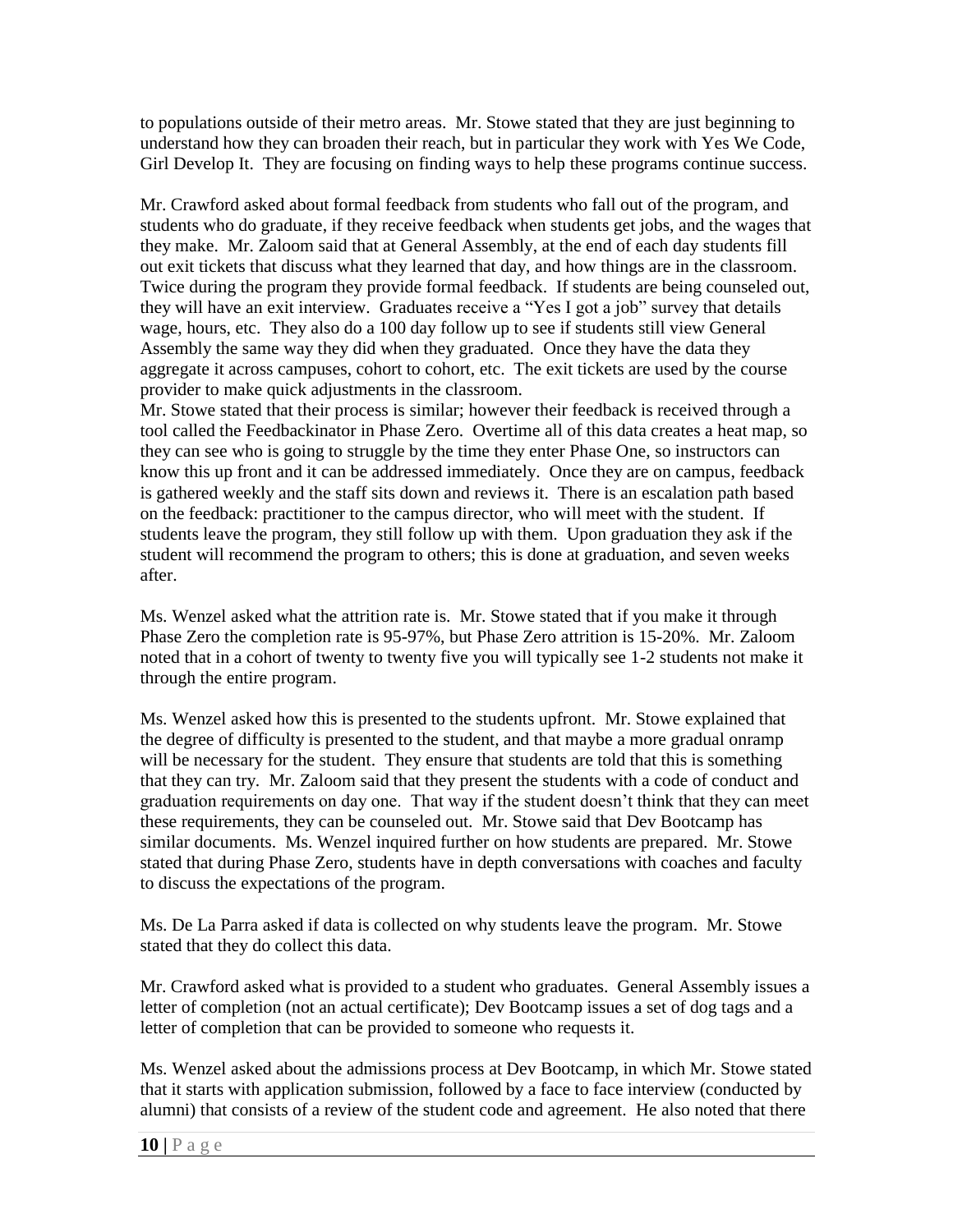are lots of student testimonials and videos that new students are encouraged to view. Mr. Zaloom stated that General Assembly has the same, and that they also have alumni come and speak at information sessions.

Mr. Carreon and Mr. Crawford each asked if there were any final comments from the panel. Mr. Stowe noted that due to the speed at which curriculum changes, peer review may be a helpful component to add to licensure for these institutions. Mr. Stowe stated that Dev Bootcamp has no issue with the School Performance Fact Sheets.

Mr. Stowe and Mr. Zaloom both thanked the panel.

There was no public comment.

The Task Force recessed for ten minutes. The meeting reconvened at 3:31 pm.

### **Agenda Item #6 – Discussion and Consideration of Comments by Guest Speakers and Institution Representatives Panel**

Mr. Carreon made note of the disclosures that are provided. Ms. Simon noted that in the report there may need to be a narrative of the disclosures that are provided to students. Mr. Carreon also mentioned the selective admission process. Ms. Wenzel asked if the disclosures will speak to the rigor of the program, meeting academic standards, etc. Mr. Carreon stated that current requirements for catalogs should be kept, but should be built upon by what Ms. Wenzel said. Mr. Crawford noted that disclosures should address the time commitment in regards to online, or on campus. Ms. Wenzel noted that it seems to be more about the admissions process, versus disclosures.

There was public comment from Mr. McAfee who stated that what he has heard today in terms of rigor is in line with what his client Hackreactor offers.

Meeting was adjourned at 3:43 pm.

# **Thursday, July 16, 2015**

### **Call to Order:**

Meeting was called to order at 9:34 am.

# **Agenda Item #7 – Former Students Panel – Institution Impact on Your Career**

The Task Force introduced themselves to the panel, and the panel introduced themselves. Mr. Crawford began by describing what the Task Force is looking at, and made note that the students understand this field in a unique way. Mr. Crawford began by asking the former students to describe how they learned of the institution, how they applied, overall experience, and their job search experience.

Leslie Forman stated that she graduated from UC Berkley; and that after college she traveled and taught in Chile. When working in Chile she felt that she had hit a limit on what she could do. She moved back to San Francisco and enrolled at General Assembly. She really enjoyed the personal attention from instructors, working in groups, and getting to know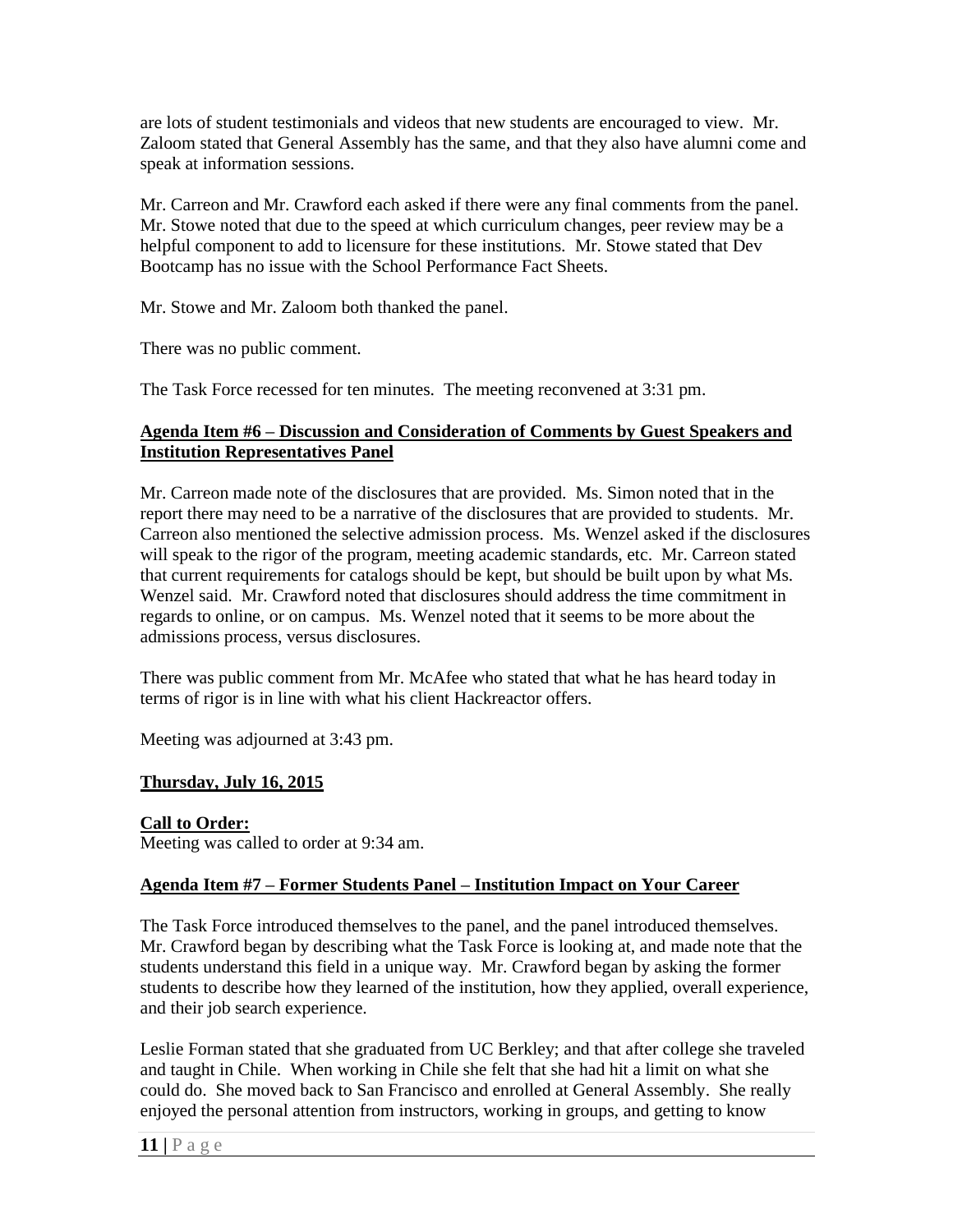industry professionals. She noted that going to General Assembly allowed her to reconnect to the tech arena, and learn in a way that textbooks cannot provide.

Santiago Gomez Lavin stated that he is from Mexico, and has a background in banking, and renewable energy. He holds a degree in technology, but had never coded before attending General Assembly. Mr. Lavin attempted to learn on his own, but the process was going very slow. He googled "how to learn to code," and came across many bootcamps. He was attracted to the accelerated pace, versus the speed he was learning by himself. Mr. Lavin stated that the program was very intense and fast paced. General Assembly told him that he could expect to be a junior developer, and that's what happened. Among coding General Assembly also taught him about technology as a whole, and helped him gain a job after graduation (he is still in the same job). So fascinated by the change in his life, his sister came to San Francisco to take the same classes. Now his sister is back in Mexico working with the skills she developed. He did note, however, that there is much more to learn, and that General Assembly was just the start.

Patrick Reynolds attended Dev Bootcamp, and was a Computer Science graduate in undergrad with a business minor. Leading up to graduation he realized that he couldn't create his own business in the tech industry without understanding the foundations of it. Mr. Reynolds discovered Dev Bootcamp a year before he graduated undergrad. In his experience there were four significant parts of Dev Bootcamp: it created an alternative way to learn; her worked with more passionate people; he was provided him time to experiment and develop his ideas and items that he was passionate about; and finally the alumni network.

Ms. Wenzel asked the panel about their opinion on the difference between traditional learning and coding schools. Mr. Reynolds stated that the traditional classroom has many different avenues you can experiment in. With Dev Bootcamp it is much more specific, and with the foundational knowledge it is easier to transition to different areas; allows for a great jumping off point. Mr. Lavin stated that he agrees with Mr. Reynolds. With his experience, he felt that he did not get enough hands on experience with his undergraduate degree, whereas General Assembly allowed him that opportunity. He felt that he was prepared for the first day of work; there was real world application, and how to interact in a corporate setting. You become a great programmer by coding, and by doing that for three months it's very effective. When he went there he was hungry, knowing the workforce shortage and the opportunity in front of him, and that he would be able to develop his ideas. Ms. Forman noted that her field required a different skill set. While at General Assembly she learned the mindset that she would need to have in order to succeed in her field. In particular, she learned how to turn an idea into something more concrete. Ms. Forman also noted that to be successful in this role you have to bring a variety of skills to the table. Individuals with a background in what they studied (tech) were able to find jobs quicker, and it took extra work to figure out how she could differentiate herself. Mr. Reynolds added that he was in class with individuals that did not have his same background, and he felt that he only had an advantage for the first two weeks, and that the differentiation in students was due more to their work ethic, and not their background.

Mr. Crawford followed up by asking about the interview process from application to acceptance. Mr. Reynolds stated that he heard of Dev Bootcamp from a friend. He applied a year before planning to attend. At the time when he applied there was already a wait list of 3-4 months. Mr. Reynolds picked Dev Bootcamp because it was the only school he had heard of. He believes that now one of the difficulties is the message that is being told to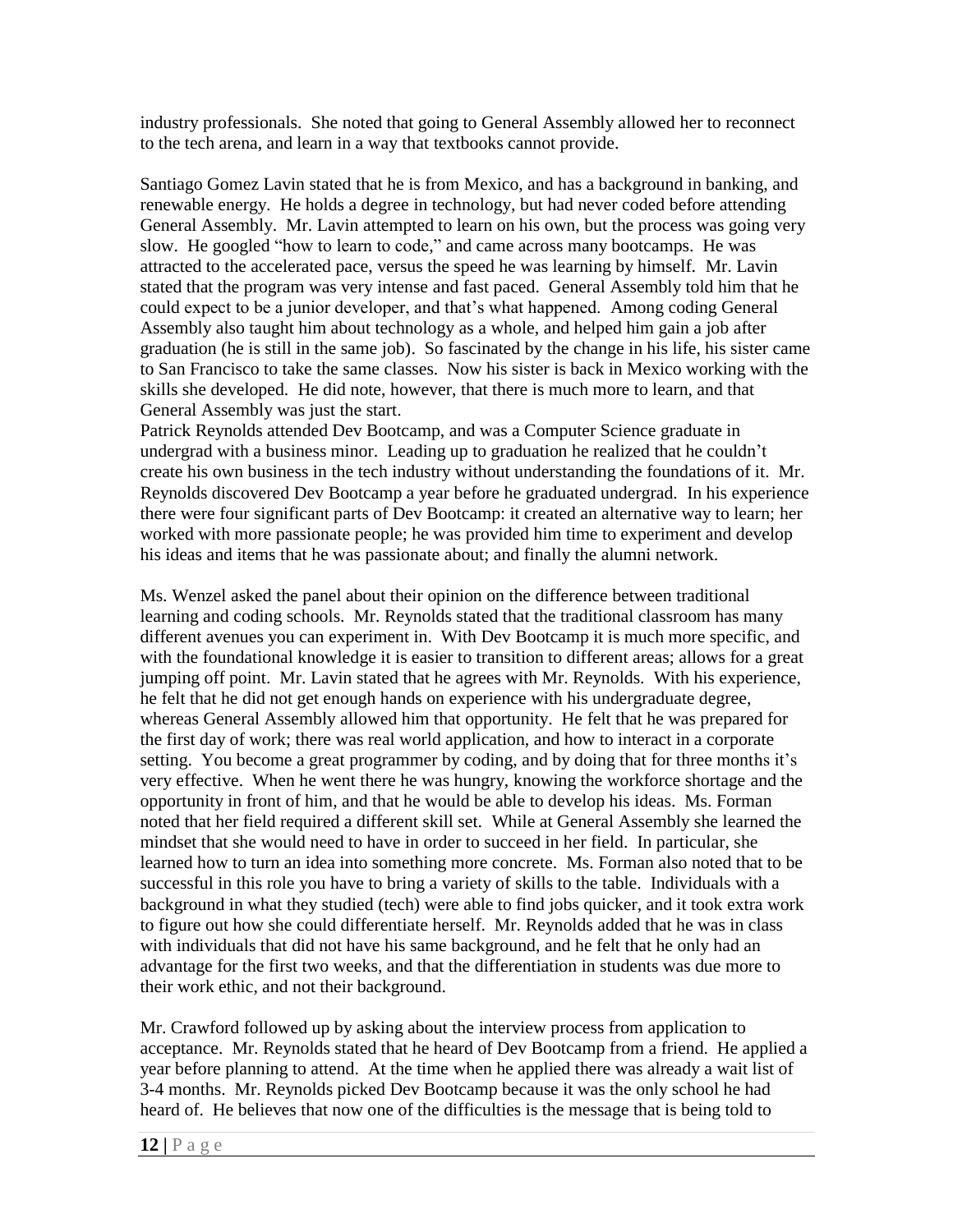students from the variety of bootcamps (be a coder, make a lot of money). He stated that he had about nine weeks of prep-work, during which he got to know his cohort through Skype and Google Hangout. Mr. Crawford asked if during the interview process he was told the pre-work workload, and expectations. Mr. Reynolds said that it was communicated that it was very intense, and was shown testimonials by former students. Personally, he loved the immersion, likened it to studying a new language in a foreign country. Mr. Reynolds noted that he currently works at Dev Bootcamp as a coach for about 10-15 hours a week. Mr. Crawford asked if his experience was typical. Mr. Reynolds stated that he believes the other students experienced the same thing, and that they feed off of each other's energy. The only benefit he had by having a Computer Science background, was that he was able to make connections in the material more quickly, but he wasn't farther ahead than his fellow cohorts.

Ms. Rust asked if the program length is appropriate. Mr. Lavin said that you can always learn more, so it is hard to say. In the program you touch on pieces, and if you want you can go deeper, but three months was very appropriate. Ms. Forman stated that longer could be better, due to the fact that they were introduced to so many tools. She wishes that she had some more time to become better versed. She did note that the core of the course is the logic that connects the different subjects, and you can build upon the subjects that speak to you based on your background. She reemphasized that more time could be beneficial, or maybe a break in the middle. Ms. Forman also noted that the student is provided more of a mindset, versus a toolbox. Mr. Reynolds stated that maximizing the immersion is key, and that longer could cause burn out. He believes that having prior computer knowledge could be helpful during Phase Zero; but ultimately the investment beforehand is beneficial to success during the nine weeks.

Ms. De La Parra asked about the diversity in the programs. Ms. Forman stated that her program was 80% women, many different nationalities, and academic backgrounds. There was also diversity amongst socioeconomic backgrounds, and age groups. General Assembly makes it known to the students that they strive for diversity. Mr. Lavin said that his cohort was also diverse in age, ethnicity, and academic backgrounds; though it had more men than women. Mr. Reynolds stated that his cohort leaned male, and that the age spectrum was also vast. He noted that the industry is definitely lacking in Latino, and African American representation.

Ms. De La Parra asked if they felt overwhelmed, and what the support structure was like. Mr. Lavin said he was constantly overwhelmed, but that was an expectation. In many instances you can hit a wall, and the more you work, the more frustrated you can get. He stated that having fellow students and instructors that have been through it, allows you to get over those walls more quickly. Ms. Forman said that support and feedback was crucial in her experience. There were multiple perspectives, but a common language. Mr. Reynolds noted that there was someone on campus to speak to if you were having difficulties outside of campus. There is a mandatory conversation with the therapist the first week you are there in order to open a dialogue. He also said that cohort support is vital to success and balancing yourself. Mr. Reynolds still speaks to his cohort to this date, and they share experiences and recommendations. Mr. Lavin agreed that there is a bond formed with your cohort due to the amount of time spent with them. Mr. Reynolds added that the cohort becomes a family, and that is vital to the development of the student.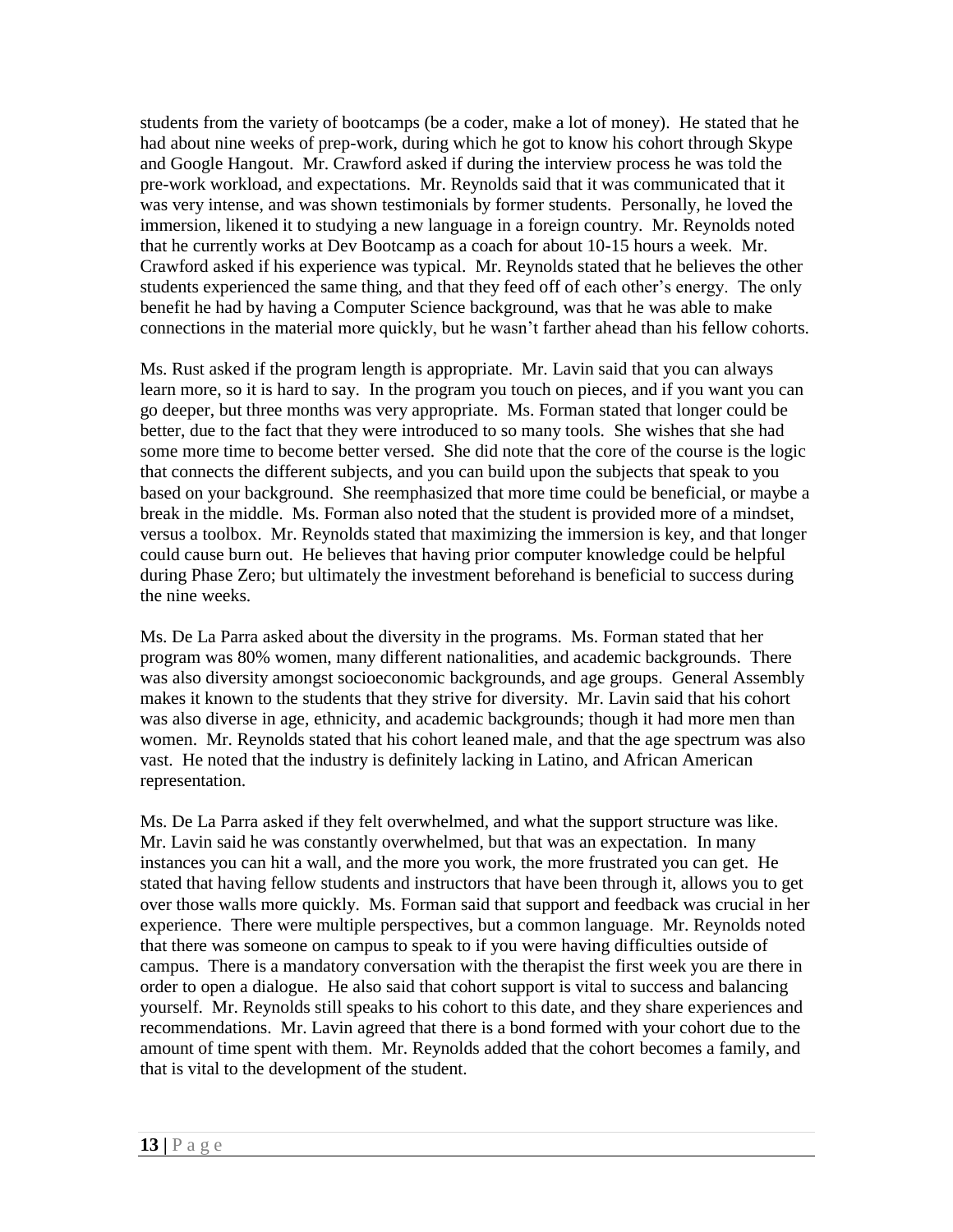Ms. Wenzel asked the panel about students who washout of the program. Ms. Forman said that one washed out in her cohort, but she believes that it was more due to personal life issues and not workload.

Ms. Rust asked if when the student goes to a job interview do they take their entire project to the employer, or just the component that they worked on. Ms. Forman stated that each student took the project and customized it in their portfolio. Doing the project is focused more on team work and the client, whereas the portfolio is designed to showcase the individual skills of the student.

Mr. Carreon asked about how the soft skills were taught at the institution. Mr. Lavin said that the biggest challenge in his cohort was working on the group project. He believes that this directly translates to how it is working in a startup, and a company. There is no boss, we are all the same, and have to decide on how to split up the work. Learning how to work with personalities, deadlines for projects, and working with a team was one of the major things that he took away from the program. Mr. Reynolds stated that the team project is both good and bad. The good is that you can work with a team, the bad is that if you are in a bad group, you may not get a good job. He also noted that the soft skills were very valuable. There are nightly sessions with discussions around empathy, how to receive feedback, etc. After going through Dev Bootcamp he realized how archaic traditional schools are in certain areas. Mr. Carreon asked if Ms. Forman had the same experience. She stated that her program is different than traditional coding, and that soft skills are essential. You have to be able to sell your product to a client. There are a lot of guest speakers who share real world expertise, helping develop these skills. Her program focused on explaining why you chose to go a certain route on a project, and she learned how to articulate their reasoning.

Ms. De La Parra asked about the surveys that students are provided. Mr. Lavin said that General Assembly did daily surveys, and that they had weekly one on one meetings. He saw changes in the classroom from the recommendations that were made in the feedback, and that he appreciated how fast the institution made changes. Ms. Forman agreed, and said that the feedback is acted upon very quickly. She noted that it felt great that the organization was committed to improvement.

Ms. Rust asked if the panelists ran the school, what they would change in the admission process. Mr. Reynolds said that he would be much more selective. He thinks that there is a mindset that everyone can code, and that he believes that it isn't for everyone. Mr. Reynolds believes that Dev Bootcamp needs to be what you want to do, not something that is exploratory. Mr. Lavin said that he would make pre-work mandatory, and that if not completed you would not be allowed to enter the program. He noted that the students that dropped out of his cohort were the ones who did not complete the pre-work. Ms. Forman thinks that the pre-work should be a bit more technical, and focus on specific tools that will be used. She felt overwhelmed during the program in regards to all the different tools, and earlier exposure may have been helpful.

Ms. Rust asked if students without college degrees can be successful in one of these programs. Ms. Forman stated that there was a hair stylist with no college background who was the hardest worker in the cohort. Industry experience can be more valuable than college experience; however, it is more based on your own capacity to learn. Mr. Lavin stated that he doesn't believe there is a difference. There was an individual in his cohort with no college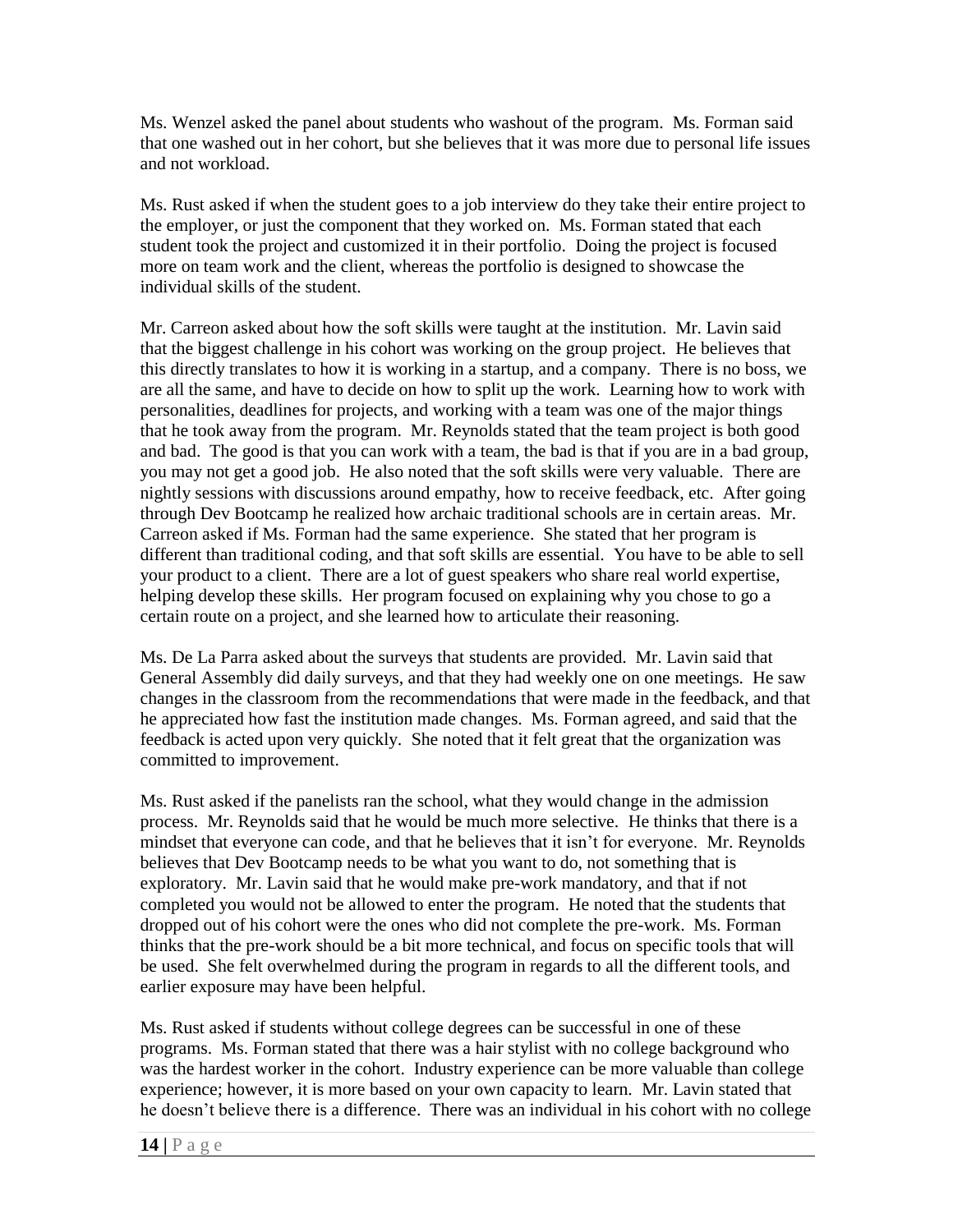experience who is a better coder than him. A university gives you a better perspective of the world, but does not necessarily aid you with your skills. Mr. Reynolds agrees with both previous statements, and said that it is more about the desire to be successful.

Ms. Wenzel asked if there was anything they wish they would have known when going into the program. Mr. Reynolds said he was surprised by the breadth of experience of the cohort, and wish he knew more about the other students. He recommended a summary of the average student who will be attending. Mr. Lavin says that more information on outcomes of other cohorts would have been helpful, but he was one of the first cohorts, so data wasn't available. He would not change anything about the program, as he felt the school was very transparent. In that regard he was provided a digital booklet with questions and answers, and that overall he felt prepared when he got on campus. One thing to note though, being an international student on a visa, and with General Assembly not being accredited, he wishes he would have known more about what employment would look like in his scenario. Ms. Forman says that she would have approached the program differently. Initially she resisted aligning herself to the program she was studying, and wishes that she would have embraced it more. She did note that she wouldn't change anything about the program, but more so her approach to the program. Ms. Wenzel asked if there is anything that General Assembly could have done to support with the mindset change. Ms. Forman said no, that there was plenty of support.

Mr. Crawford asked when the panelists were nearing completion of the program, what information did they receive about employment assistance; was it included throughout the program, or closer to completion? Mr. Lavin said that there was someone assigned to the cohort throughout the entire process. General Assembly put them in contact with the company, but it was on the student to sell themselves to the employer. Mr. Reynolds had a very similar experience. There is a week of general career support, and other sessions on resumes, LinkedIn, and talks from previous graduates on things they wish they would have known. There is lots of open communication between students and career staff. Coaching staff tries to mitigate the worry about post program employment; it is seen as a distraction during the program.

Mr. Crawford asked how long it took the panelists to find a job after graduation. Mr. Reynolds said that he received 3-4 offers after he took two weeks off after graduation. Mr. Lavin said that it took him a month. Ms. Forman took about two months to grain employment.

Ms. Wenzel asked if the panel feels that they had to relearn how to learn. Mr. Reynolds said that he wishes he would have done Dev Bootcamp before college. He believes that they focus on learning styles, and how to be an effective learner. Mr. Lavin agreed, stated that you learn how to learn. When you finish you feel that you have the ability to accomplish anything. Ms. Forman said she agreed that it is a very different approach. A lot of what she learned throughout the program was going from analyzing to producing things quickly. Mr. Reynolds followed up saying that you can see a difference between beginners and students near the end of the program, there is a much more analytical mindset.

There were no more questions from the Task Force.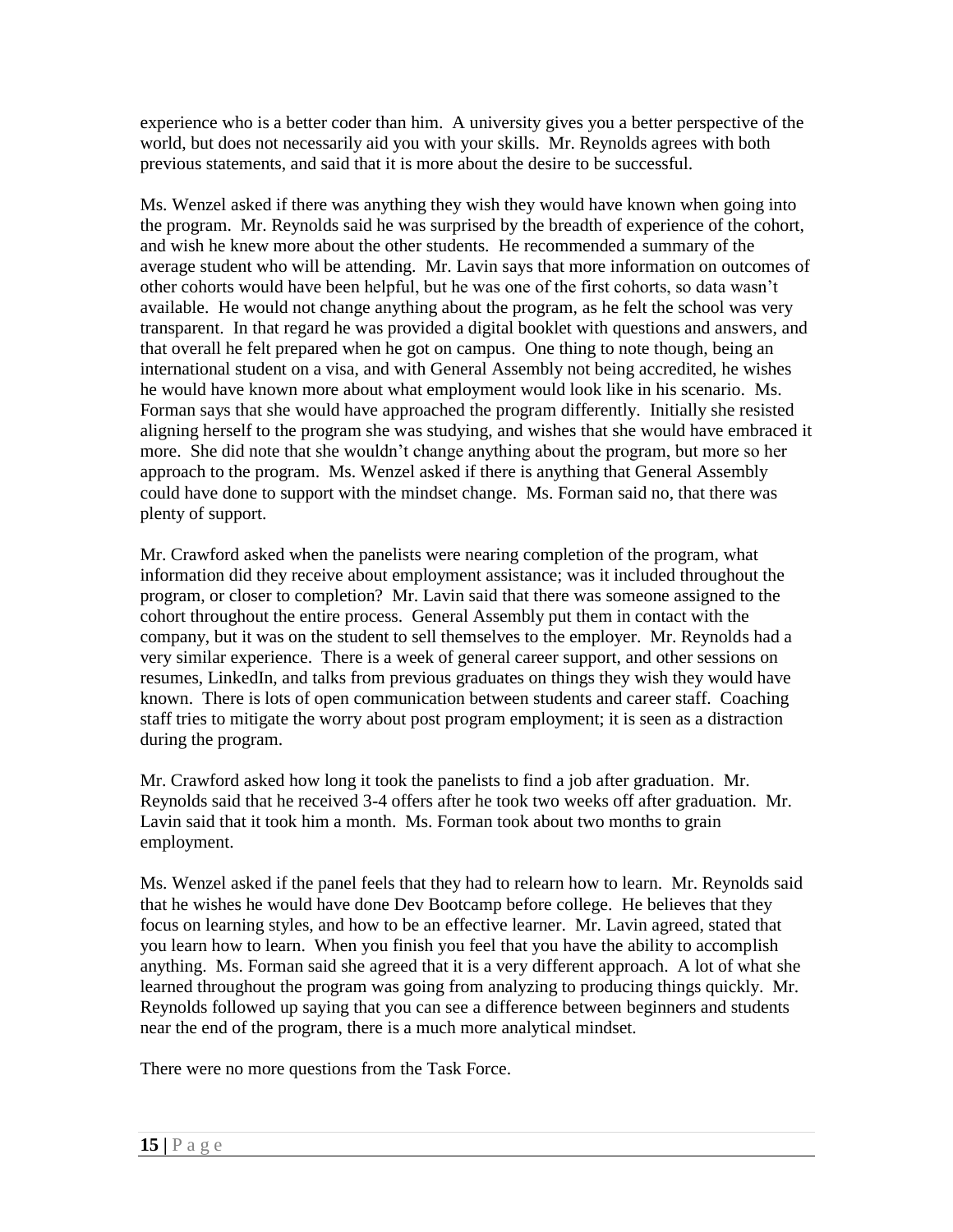Mr. Crawford asked for public comment. Vicky Bradshaw, California Strategies LLC, noted that a lot of students who graduate don't have the skills to get a job. She wants to ensure that the Task Force protects the consumer, and that they are responsive to the industry. Ms. Bradshaw recommended an expedited approval process for existing schools, and then follow up on in-industry employment rates at six months, year, etc. You can set a benchmark for what the employment rate needs to be, and if a school dips below that they are then subject to additional oversight by the Bureau. This can be done through the Base Wage File that is maintained by the State of California. Mr. Reynolds added that he sees some schools advertising placements rates, creating an expectation amongst students. Some schools may be posting overall placement, but not accurately reflecting employment in the field.

Angela Perry, Public Advocates, requests that the Task Force look at data on job placement rates, and that whether these rates are program specific. She recommends looking at students who washout, who could provide better information on disclosures, outcomes, and in program support. Ms. Forman stated that she feels that she wasn't successful; she feels that she gained skills, but she isn't a success story. She doesn't feel that she is on better financial ground. Ms. Forman said that this is not reflective of the program, but feels she has a lot more work to do on her own as a person. A lot of the burden is on the student to find their own way. There was no further public comment.

Recess for lunch at 11:57 am.

#### **Agenda Item #8 – Employer Graduates Panel – Workforce Demand and Trends**

Mr. Crawford reconvened the meeting at 1: 08 pm, and then welcomed the panelists and introduced the Task Force. The Panel consists of Kim Girard of Branchbird, Matt Bendett of Peerspace, and Dan Croak of Thoughtbot.

Mr. Crawford asked Mr. Bendett about the skills and abilities that they like to see in graduates. Mr. Bendett stated that they have hired four individuals from General Assembly that have been instrumental to the start of the company. He sees that understanding the evolving nature of the economy, and maximizing your resources (laptop, phone) has led to success. He notes that it is important to understand the position that the graduate plays, and the role within the institution; know that they are a part of a greater whole. Mr. Bendett has noticed that having bootcamp grads with various backgrounds has led to graduates being highly adaptable to their role. Mr. Croak answered the same question stating that they have seen a demand for their services grow, and the need to create and maintain their product as well. A lot of the bootcamp graduates have previous experience (pre-bootcamp), and the technical skills learned in the bootcamp allow them to be effective. Thoughtbot hires bootcamp grads as apprentices for three months before letting them work on their own. Mr. Croak has heard from other companies that sometimes if there isn't an apprenticeship, the bootcamp grads do not perform as well. When they make it through the apprenticeships they develop into a very qualified employee. If they did not recruit from bootcamps they would be closing themselves off from qualified candidates. Ms. Girard stated that Branchbird struggles to find qualified candidates, due to the fact that they work with new software. Graduates from Computer Science programs have a more theoretical approach towards Big Data, which isn't what they are looking for. They need someone who can present to clients and not struggle with deadlines; after that is when they look at technical skills. When they had no luck recruiting, they were recommended to look at Dev Bootcamp. They like that the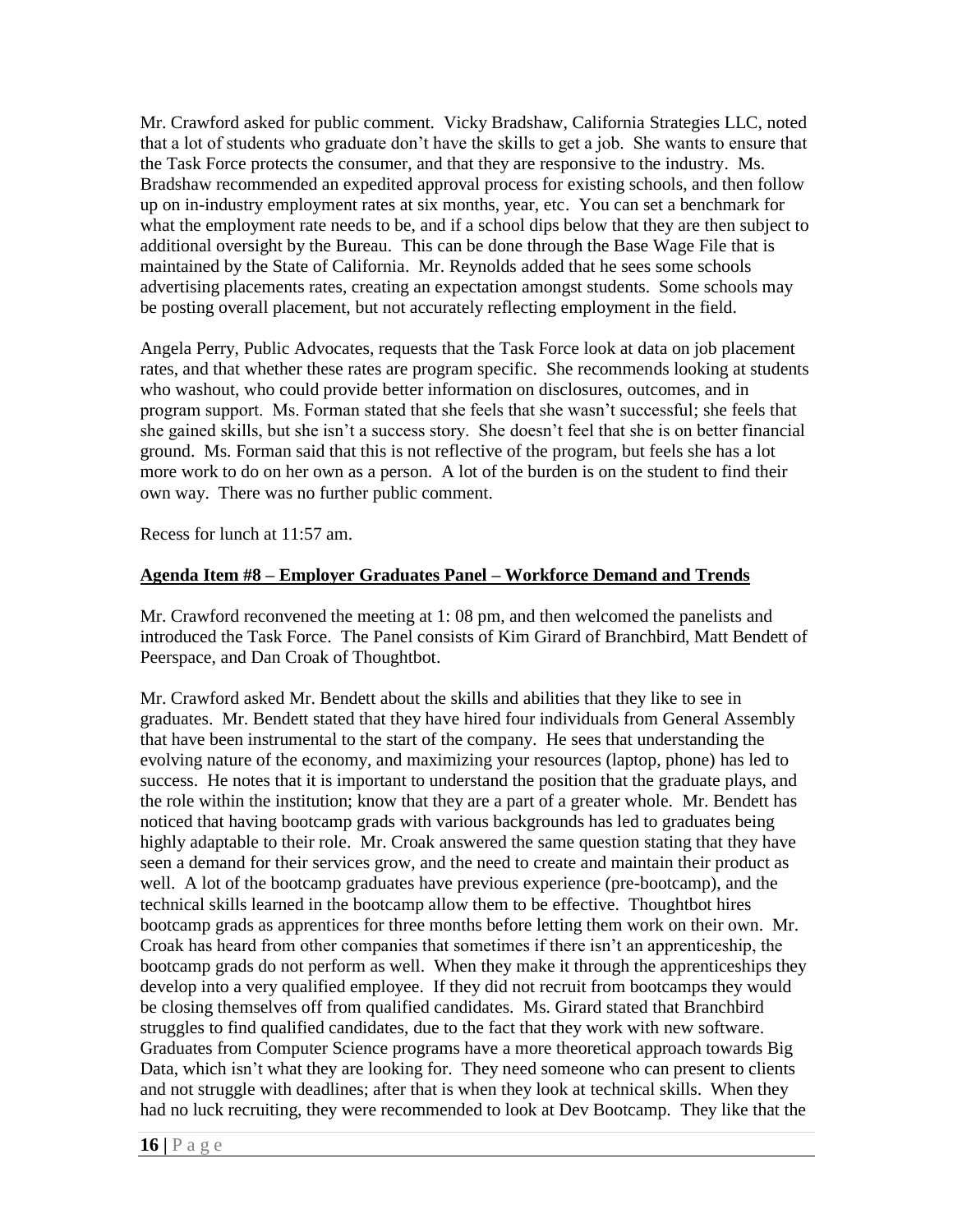graduates are able to learn quickly, and find solutions. It is an effective model given that most employees are dropped into situations that they may not know much about. Branchbird is constantly looking for diverse backgrounds, and skill sets. Dev Bootcamp is Branchbird's go-to source for recruitment.

Ms. Wenzel asked how difficult it is to find individuals with skill sets that they need across the board. Mr. Bendett said it is very difficult, and that is why they work quite often with General Assembly. He feels that there is a need for more bootcamps, not just in tech industry. He also likes how it provides on the job training, versus strictly theoretical. Peerspace needs experts, not apprentices, at the company's current stage. Mr. Bendett also noted that a 9-12 week course may not be enough for students to reach their potential. Ms. Girard stated that they are developing so quickly that they need employees on both ends of the spectrum. Individuals who are qualified coming out of bootcamps are in such high demand, that they often balance multiple offers. They could take on more recent bootcamp grads if they had more senior employees (which are hard to obtain due to startup capital capabilities, and not being able to pay a competitive wage).

Ms. De La Parra asked if there are any common skills that are missing from graduates. Ms. Girard stated that they need multifaceted bootcamp grads. It can't just be developed behind the keyboard; they need to be able to interact with clients. Mr. Bendett agreed with the statement. Employees need to be able to interact not just with customers, but within their own team. They should have social skills, and technical abilities. Mr. Croak stated that graduates are often missing skills for testing programs. Ms. Girard added that it is easier to grow Jr. Members into Managers, because they know how to manage millennials.

Mr. Carreon asked if they exclusively hire millennials. Ms. Girard stated that they will hire anyone. Mr. Bendett agreed that age is not a criterion for hiring; however, what is more important is the social capabilities of the applicant. Can you be collaborative, work with others, but still complete your job? Ms. Girard stated that they would rather hire someone with twenty years of experience that went through a bootcamp, over someone who has not been through a bootcamp seeing as it helps foster an environment of collaboration. Mr. Bendett stated that the grads they hire tend to be self-starters, and highly motivated. They go to a bootcamp to better their career; they have a drive, and passion.

Ms. Simon asked how the programs have sought feedback from employers on criteria that is being taught. Mr. Carreon added onto the question in regards to soft skills as well. Ms. Girard stated that Dev Bootcamp has asked for feedback on grads they have decided for and against hiring. Her San Francisco campus is incorporating the feedback provided by Dev Bootcamp. Mr. Bendett stated that he usually tells General Assembly that more efforts can be done in outreach to see how hired candidates have done, and what they can improve on. A lot of applicants come out of bootcamps, and it may be saturating the talent pool. Mr. Croak thinks most of the bootcamps are doing a good job at teaching a baseline level of knowledge.

Ms. Rust asked what they would look for in a quality school. Mr. Croak noted that the curriculum is similar school to school; it is collaboration that is vital. He also believes that it is critical that bootcamps select their cohorts well. Mr. Bendett stated that using language that companies use is a benefit of a bootcamp, along with the collaborative atmosphere. He also notes that it is important to discover the reason why the individual is applying to go to the bootcamp. They need to be doing it for themselves, not because they are being pushed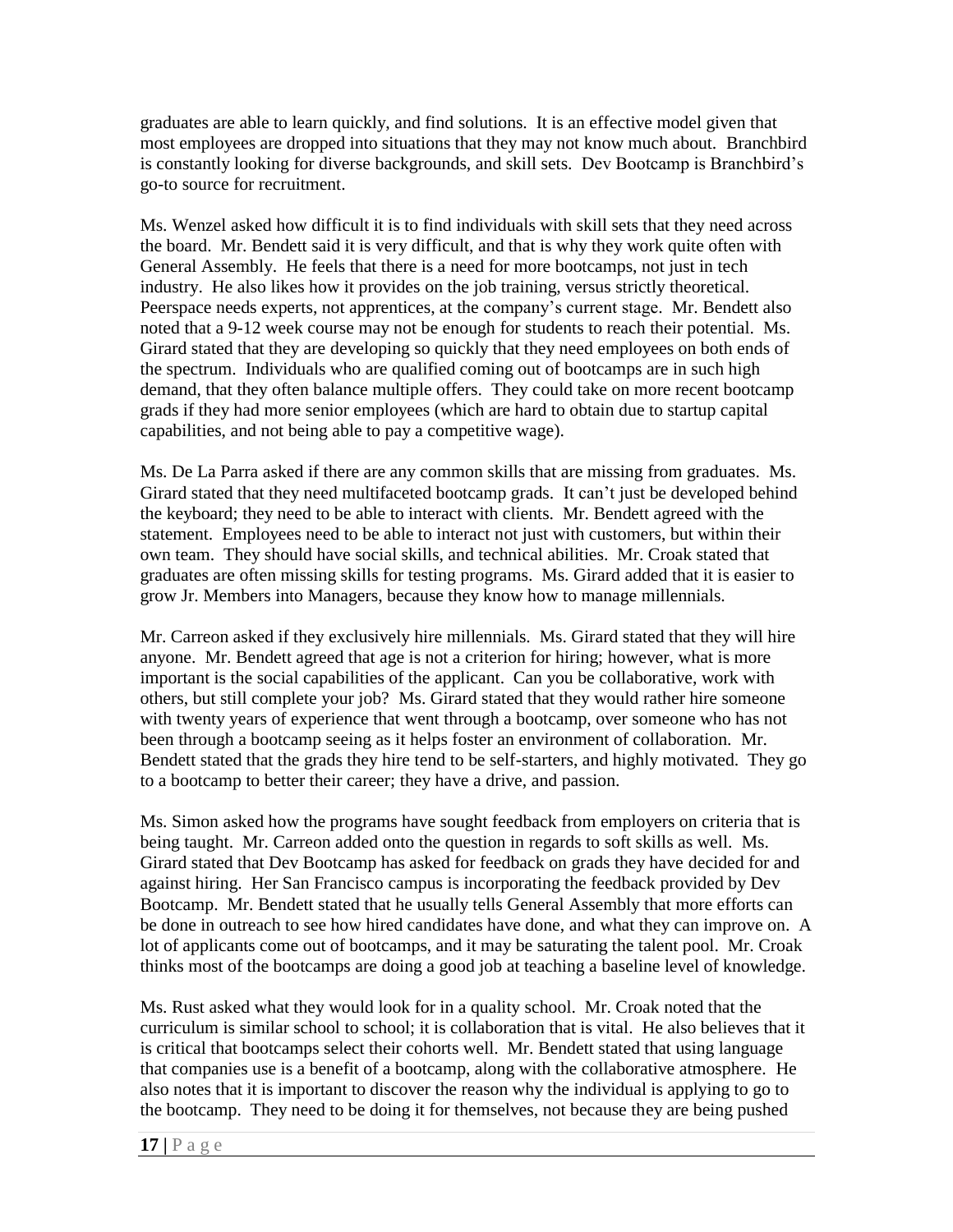into it. Ms. Girard stated that she does not care what technology is being taught, she wants to see self-driven, problem solving, and learning abilities. She wants to see the students create something that isn't based on what they learned in class. They need to be able to check their ego, and be vulnerable. She also wants to see a strong focus on diversity.

Ms. Wenzel asked if the panel hires individuals to be permanent, full time, contract, freelance, etc. Ms. Girard stated that they hire permanent due to the cost of onboarding, training, and the fact that her company experiences difficulty retaining talent. Mr. Bendett stated that they hire on contract if they have doubts on the candidate. They often do this with bootcamp graduates. The contract is typically three month (contract to hire), but they often convert the employee to full time before the three months if qualified. Mr. Croak stated that they hire full time as apprentices, however they are on a much lower salary (this salary increases when the grad is no longer an apprentice and can begin billing clients). Ms. Wenzel followed up by asking if this is common in the industry. Ms. Girard said that contract to hire is common. Mr. Bendett stated that when the employee is on contract to hire they are treated as an employee, not as an outsider.

Ms. De La Parra asked about the ratio of men to women. Ms. Girard stated they have two women on their twelve person staff. Mr. Bendett stated their staff is about 50/50. Mr. Croak stated that in the last three years they have been about 15-30% female.

Mr. Carreon asked if there is still unmet demand for employees. Ms. Girard stated that they are having a difficult time in California meeting their needs. Mr. Bendett agrees, however the supply isn't as qualified as he would hope, even counting the bootcamp grads. Mr. Croak said that it is very competitive in the Bay Area. Their San Francisco team in the last year has had 50% turnover.

There were no further questions from the Task Force, the panel was excused.

There was no public comment.

The Task Force adjourned for a break at 2:28 pm. The meeting reconvened at 2:49 pm.

### **Agenda Item #9 – Discussion and Consideration of Comments by Former Students and Employer of Graduates Panels**

Mr. Carreon stated that he is relieved that what the panelists spoke about relates to the Task Force mandate. Mr. Crawford noted that contract to hire should be included when it comes to reporting gainful employment of graduates. Mr. Carreon inquired if a probationary period means that you are not permanently employed. Ms. Wenzel stated that the probationary periods are considered as ordinary now. Ms. Simon stated that General Assembly tracks contract to hire as a placed job.

Ms. Simon asked if there is different language to use to describe things on the School Performance Fact Sheet (SPFS), as they relate to High Technology Programs. The Task Force suggested bringing in a SPFS expert to the next meeting to discuss potential changes. Ms. Rust noted that in the proposed regulations freelance is addressed in terms of gainful employment.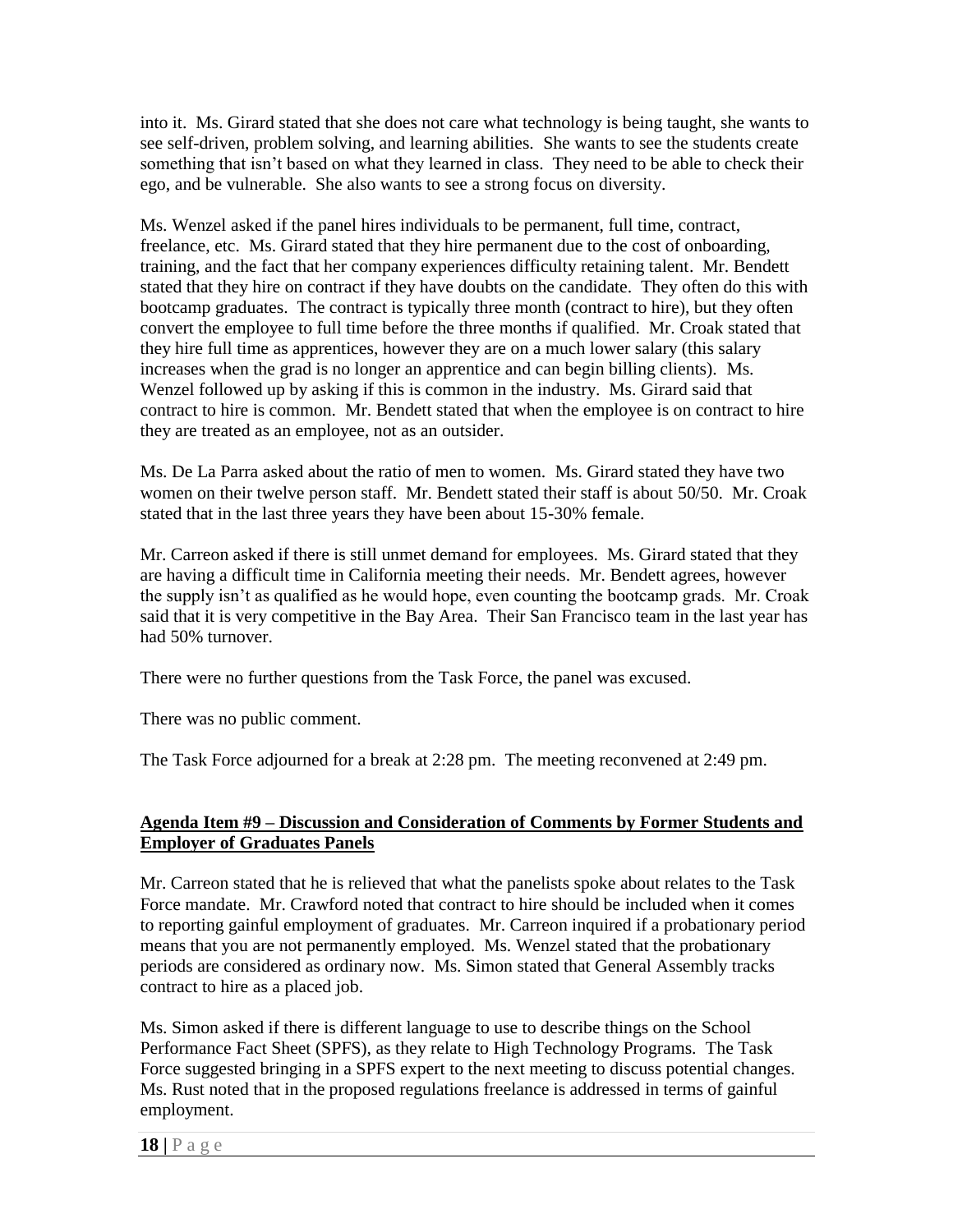Mr. Crawford noted that sometimes graduates are hired at a lower salary, and after probation they have a salary increase. He asked if this is something that should be disclosed to prospective students. Mr. Carreon stated that those examples seem to be outliers. Mr. Crawford asked for SPFS information from coding schools, and would like to compare it to other institutions; with the idea that there may need to be additional disclosures in regards to salary ranges for coding schools. Ms. Simon and Mr. Carreon both stated that they think it is not necessary. Ms. Simon also stated that General Assembly has student expectations for the job search process (steps the student must take), and that something of this nature could be added to the SPFS.

Public Comment: Angela Perry stated that she appreciates that there is a lot of discussion around disclosures in the SPFS.

### **Agenda Item #10 – Discuss Task Force Report Mandated by California Education Code (CEC) section 94880.1**

**(a). Definition of Key Terms Used in CEC 94880.1 (including but not limited to "innovative subject matters" and "high demand technology fields")**

Discussed on Wednesday; see above.

### **(b) Contents of Report**

### **i. Recommendations and Findings Related to Student Disclosures [CEC section 94880.1(a)(3)(A)]**

It was noted that this agenda item was discussed under Item #8/9.

### **ii. Recommendations and Findings Related to Reporting Student Outcomes [CEC section 94880.1 (a)(3)(B)]**

It was noted that this agenda item was discussed under Item #8/9

### **iii. Recommendations and Findings Related to State Steps [CEC section 94880.1 (a)(3)(C)]**

Mr. Carreon mentioned a potential candidacy process.

Mr. Crawford clarified that coding schools currently have the same application process as all other schools overseen by the Bureau, and wants to know if we are looking at an alternative pathway to approval. Mr. Carreon stated that this should be an option, and we need to look at what that path would be.

Mr. Crawford asked if there are different areas of expertise within the Quality of Education Unit, and if there could be a dedicated group within the Quality of Education Unit that could be assigned to work with these schools.